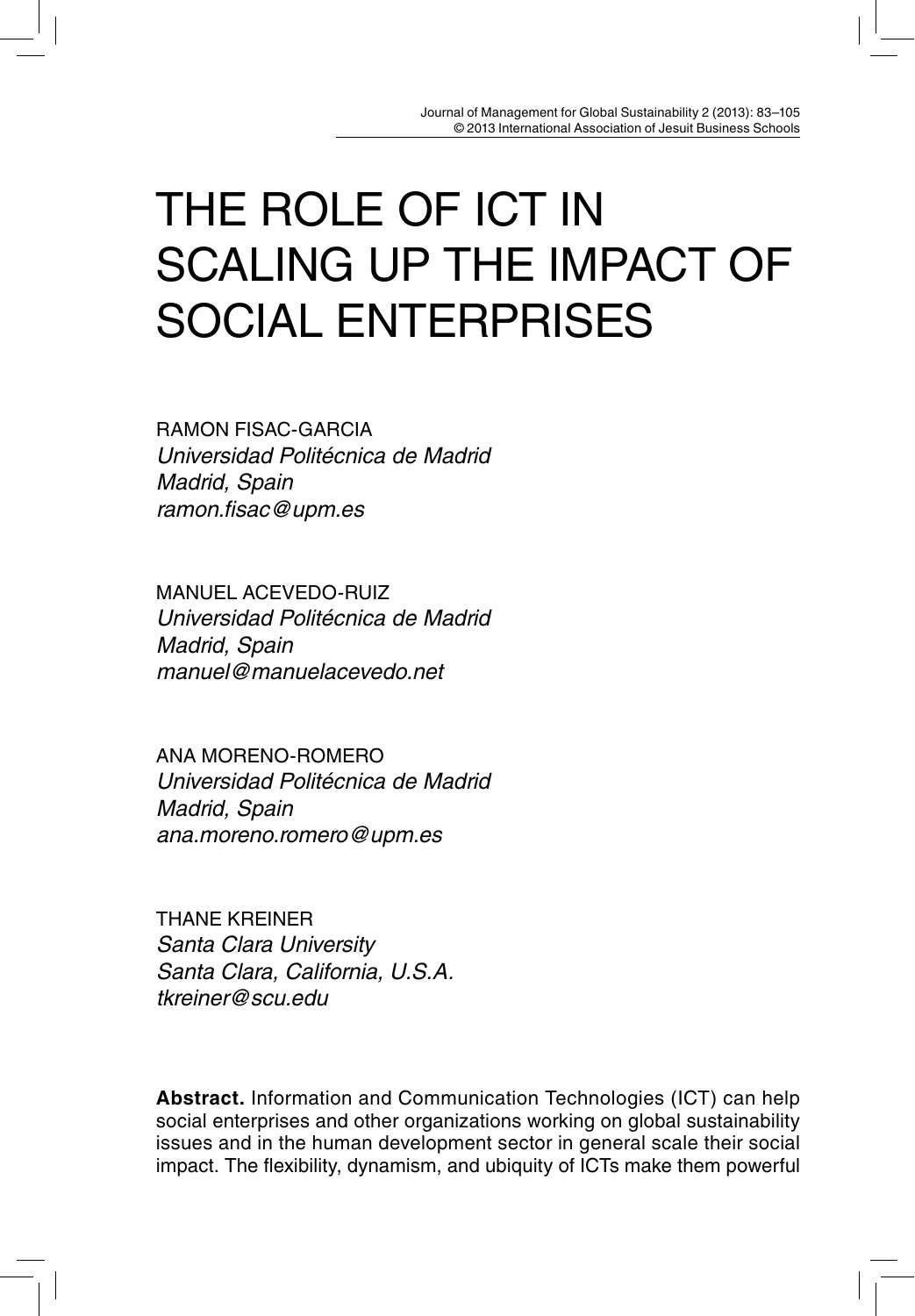tools for improving relationships among organizations and their beneficiaries, multiplying the effects of action against many, if not all, aspects of global unsustainability, including poverty and exclusion. The scaling of social impact occurs in two different dimensions. On one hand, ICTs can increase the value proposition of a program or action (depth scaling) in different ways: providing accurate and fast needs recognition, adapting products and services, creating opportunities, building fairer markets, mobilizing actions on environmental and social issues, and creating social capital. On the other hand, ICTs can also increase the number of people reached by the organization (breadth scaling) by accessing new resources, creating synergies and networks, improving organizational efficiency, increasing its visibility, and designing new access channels to beneficiaries. This article analyzes the role of ICT in the depth and breadth scaling of social impact.

# **INTRODUCTION**

In recent years, the field of environmental action and human development has been searching for tools and methodologies to expand the impact of initiatives that alleviate poverty and protect the environment. Different Information and Communication Technologies (ICTs)—from radio and television to the newest Internet-based smartphones—have constituted a disruptive revolution in the last three decades, radically transforming how we interact with other individuals and organizations. These devices and their applications allow users to find new ways of collaboration, new and sustainable business models, and cost-effective modes of scaling social innovation; however, their effects have not been quantified.

The main objective of this article is to shed some light on the question "How can ICT help organizations, especially social enterprises that pursue initiatives to create a more sustainable world, achieve greater impact?" Our research attempts to systematize existing knowledge and identify key technological factors that can help social enterprises and other organizations committed to social and environmental justice improve their performance. In doing so, we hope to raise awareness of the high potential that ICT has to change lives and make a global impact.

The challenge of global sustainability is complex and involves interconnected issues ranging from environmental degradation to consumption patterns. While ICT can contribute to more sustainable approaches in many ways, this article illustrates how ICT addresses the two important issues of poverty and social exclusion, which are inextricably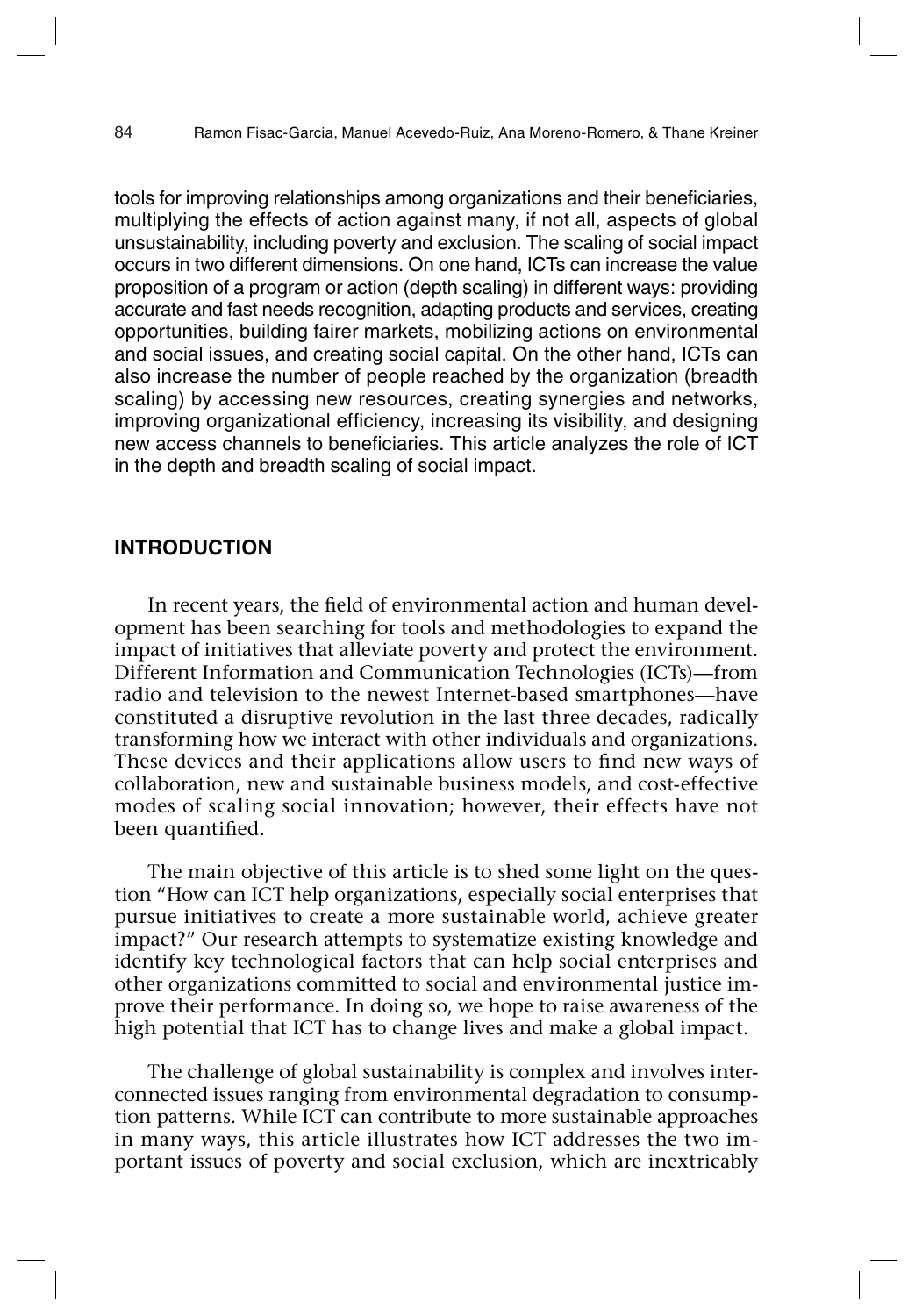linked to environmental degradation and unsustainable consumption patterns. While the resolution of these pressing problems of humanity is central to global sustainability, they represent only two illustrations of how ICT can contribute to initiatives across the entire range of issues related to global sustainability.

Social enterprises offer a wide array of solutions aimed at solving social problems through a market approach (i.e., the sale of goods and services). This approach helps to ensure the financial sustainability of such enterprises, but it is understood in different ways depending on the geographical and cultural context (e.g., Yunus, 2007; Defourny & Nyssens, 2008). In this article, we analyze how ICTs can help social enterprises to improve their performance and thus their social impact, and with commensurate returns to global sustainability.

First, we briefly review the conceptual framework of social impact in general and the challenges involved in measuring social impact. Second, we address the issue of scaling social impact over larger populations and/ or geographies. We then explore different beneficial effects that ICT provides to development stakeholders.

# **SOCIAL IMPACT AND MEASUREMENT**

Because of the complexity of effective human development paradigms, our analysis is wide and general, including actions in both developed and developing countries. Actions to achieve a more sustainable world are, of course, carried out by many different stakeholders, not just social enterprises: NGOs, private companies, governments, aid agencies, etc. To focus our discussion, we will emphasize two of the most critical parts of the global unsustainability problem: poverty and social exclusion. We understand poverty and social exclusion as arising from a complex mosaic of realities caused by a shortage in one or more fundamental aspects of human life: access to water, healthcare, housing, security, !nancial services, education, etc. (Subirats, 2009). This multidimensional deprivation impedes people from living at the fullest levels of mind and spirit (Chu, 2013).

# Defining Social Impact

According to Mulgan (2010), defining social value is a difficult task because value is "not an objective, fixed, and stable fact, but subjective, malleable, and variable." Most modern economists now agree with Mulgan that in many fields of social action, there is no consensus about what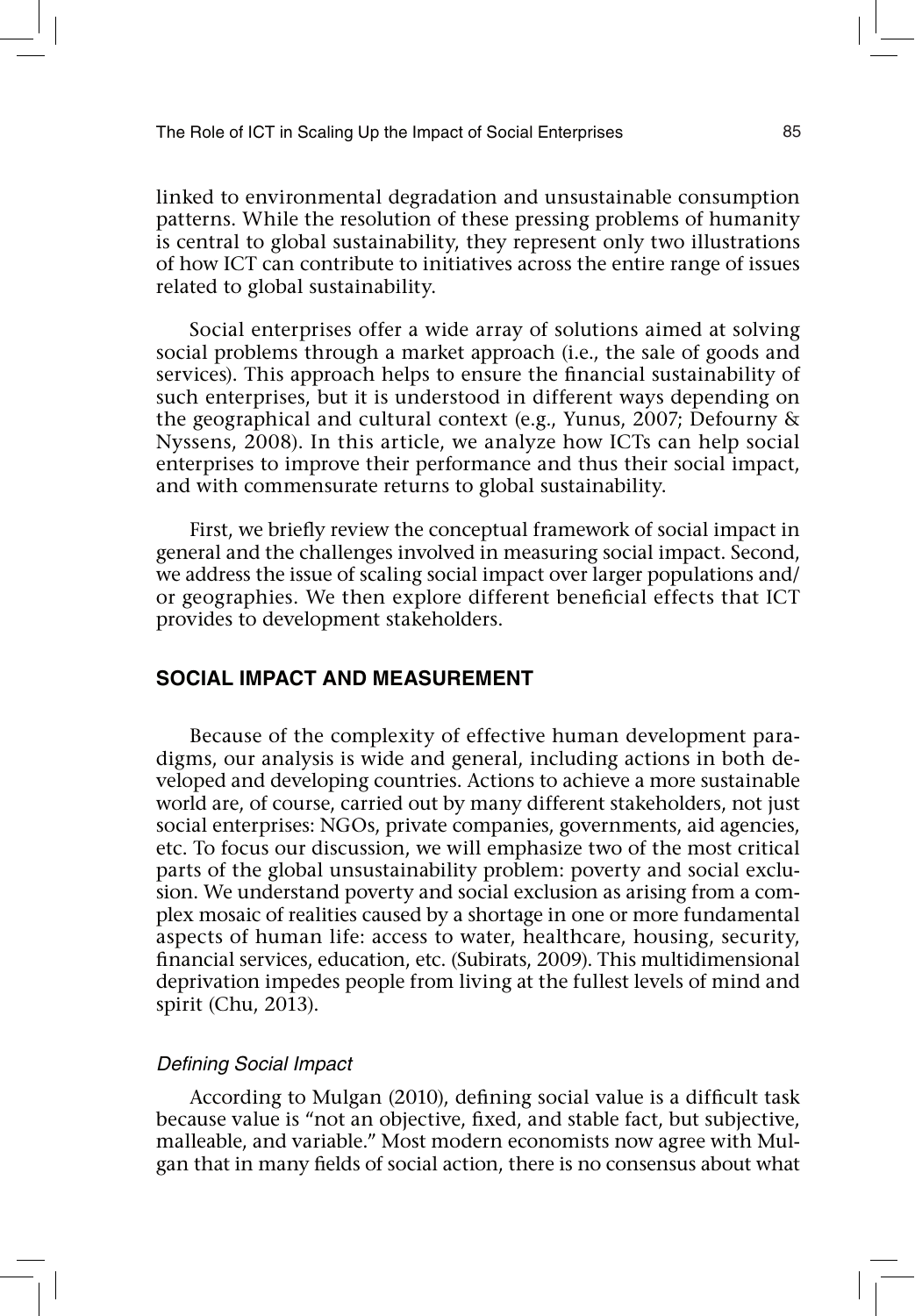the desired outcome should be. A definition of social impact argues "not only about social value, but also about social values" (Mulgan, 2010). In this sense, definitions of social impact found in the literature normally ignore the discussion of what is good and desirable and focus instead on the effects and changes that social value generates.

The Organization for Economic Co-operation and Development (2004) has defined impact as "positive and negative, primary and secondary long-term effects produced by a development intervention, directly or indirectly, intended or unintended." Other authors propose definitions based on the effects caused to individuals (London, 2009), or to a system as a whole (Ashoka, 2010).

In a micro-level approach, Vanclay (2003) defines social impact as "changes to one or more of the following aspects in human lives: 1) people's way of life, 2) their culture, 3) their community, 4) their political systems, 5) their environment, 6) their health and wellbeing, 7) their personal and property rights, and 8) their fears and aspirations." This definition highlights the multidimensional condition of human nature (Yunus, 2007) and makes clear that poverty is not only about not having money but also about living a life that is not at its full potential in different aspects (Duflo, 2009).

Most of the initiatives oriented to fight poverty affect one or more aspects of human life. For example, a program aiming to provide access to the Internet in an isolated rural area through a telecenter can have impact on people's lifestyles and on their community as well as on their individual rights and aspirations.

In a holistic macro-level approach, Ashoka (2010) defines social impact as a systemic change that affects (or has the potential to affect) large numbers of people or industries as a whole. Ashoka divides change systems into five different dimensions: 1) redefining interconnections in market systems, 2) changing public policy and industry norms, 3) transforming the relationship between private and citizen sectors, 4) integrating marginalized populations, and 5) promoting the culture of social entrepreneurship. This approach is summarized by the words of its founder and CEO, Bill Drayton: "social entrepreneurs are not content just to give a fish or teach how to fish. They will not rest until they have revolutionized the fishing industry" (Leviner, Crutchfield, & Wells, 2007).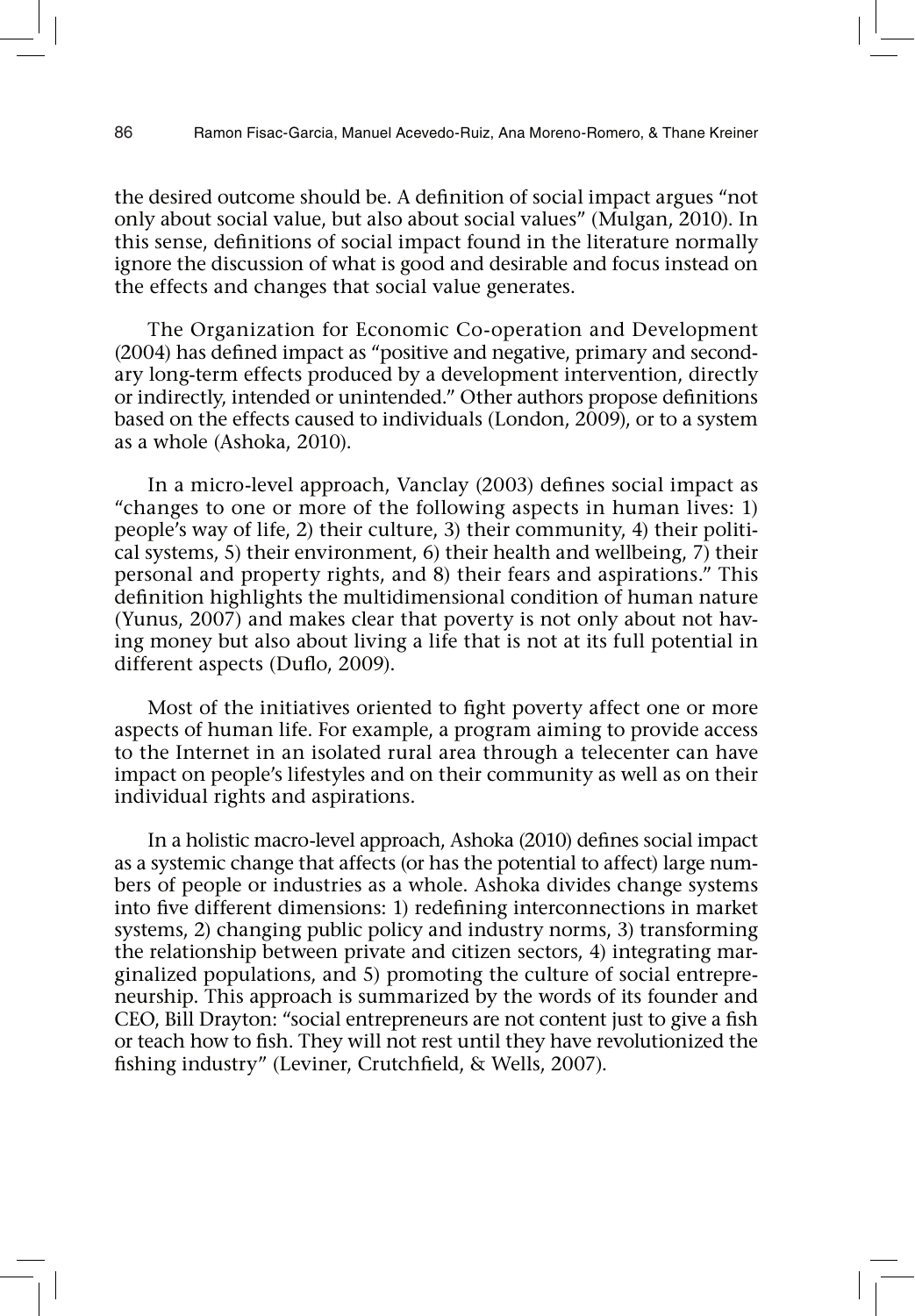# Approaches to Measuring Social Impact

Social impact is measured by tracking the outputs and outcomes of human development actions and evaluating the resources committed to these tasks. We identify complementary approaches driven by different motivations:

- *t Social impact assessment* is the quest for understanding and explaining external change caused by one organization's actions. In this sense, impact assessment and valuation aims to identify actions that are effective in changing human lives and predict the probable consequences that might result from them. This approach attempts to determine whether the intended impact(s) of the organization is (are) being achieved (Colby, Stone, & Carttar, 2004), improve the service(s) provided to the beneficiaries (London, 2009), and anticipate negative social impacts that may develop as a result of the social change (Burdge & Vanclay, 1996).
- *t Social accounting and auditing* is a process for measuring internal performance that informs external communications in two ways. On one hand, social accounting and auditing is used to guarantee that resources are being used in an efficient way. This approach includes the tasks "an organization conducts to make itself accountable to its stakeholders and commit itself to following the audit's recommendations" (Hutchinson & Molla, 2008). On the other hand, social accounting and auditing can help in capturing new human and economic resources in markets that become more competitive every day. Agents desiring to finance or collaborate in achieving actions committed to positive social ends need metrics to clarify how inputs can contribute to outcomes, as well as to clarify choices and trade-offs (Mulgan, 2010).

While these two approaches are complementary and not mutually exclusive, their focus does differ. Normally, social impact assessment seeks to qualitatively and quantitatively measure impacts on beneficiaries, while social accounting and auditing focuses on the quantitative resources committed by social investors and/or donors.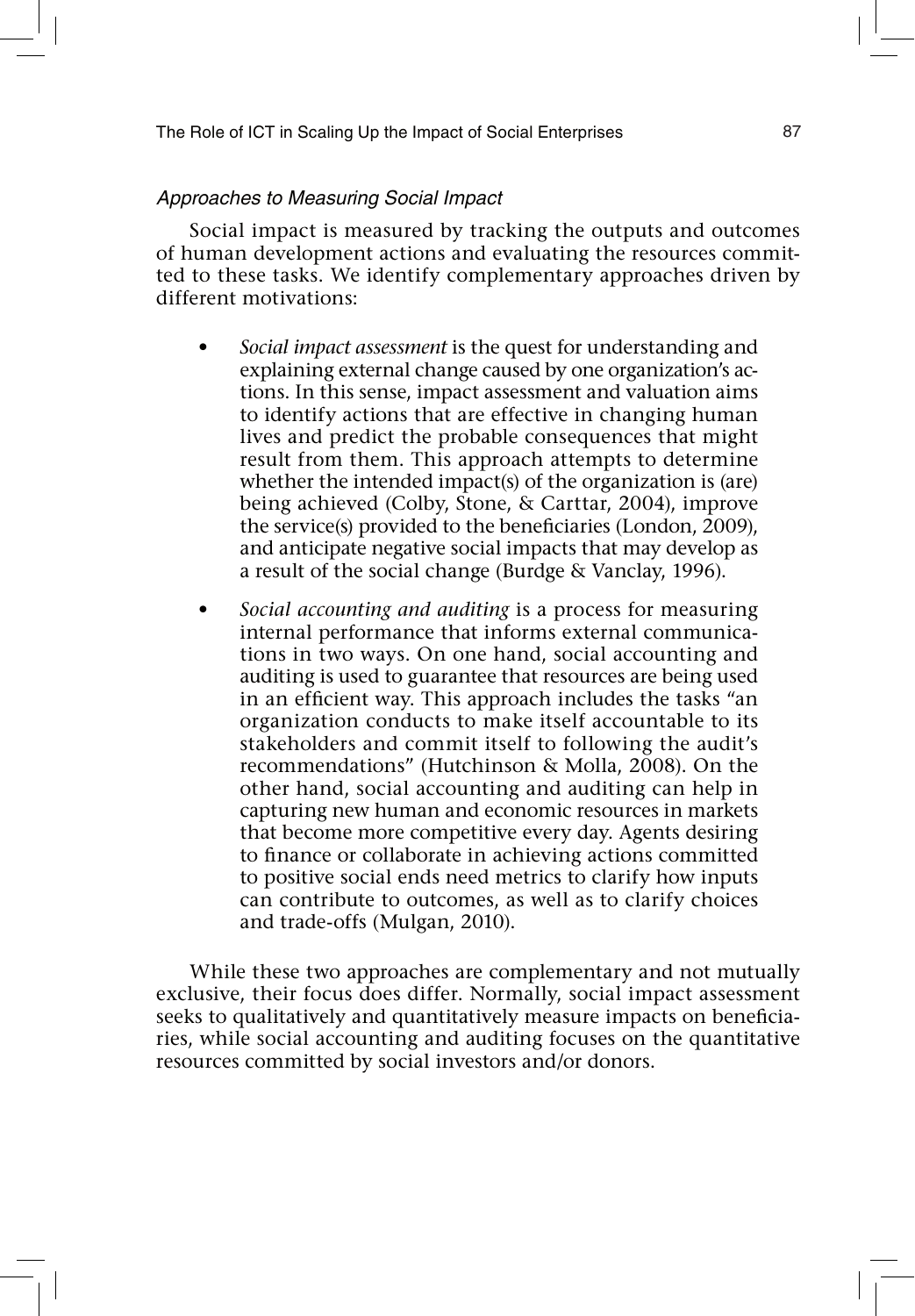Metrics have proliferated over the last 40 years, resulting in hundreds of competing methods for calculating social value (Mulgan, 2010). But even if there is no unique, singularly accepted framework or methodology for impact assessment, there has been progress in recent years toward standardization. These frameworks and methodologies include:

- business process management methodologies like the Balanced Scorecard (Kaplan & Norton, 1992) and the triple bottom-line (Elkington, 1997),
- qualitative assessment frameworks such as the theory of change (Colby et al., 2004; Weiss, 1998) and the Base of the Pyramid Impact Assessment Framework (London, 2009), and
- quantitative assessment methods and frameworks, including cost-benefit analysis (e.g., Karoly, 2008), Social Return On Investment (Roberts Enterprise Development Fund, 2001), The Best Available Charitable Option (Acumen Fund, 2007), Expected Return (William and Flora Hewlett Foundation, 2008), and the Impact Reporting and Investment Standards (Global Impact Investing Network, 2011).

A major goal for practitioners today is the development of a set of indicators and metrics that make the measurement of social value possible and comparable across different initiatives.

# Abstract Challenges of Measuring Social Impact

Two abstract challenges in social impact measurement and assessment concern the definition of social value and its quantification in comparable units. From the definitions of impact, we notice that the term includes a wide range of aspects in the life of a person, some of them rather abstract or intangible: rights, aspirations, culture, well-being. A consequent question is "Is it possible to measure these elements quantitatively?"

Even if some aspects of social valuation remain beyond current metrics, we should "commit ourselves to the creation of new words and numbers pegged to expressing that which we seek to explain" (Emerson, 2000). While perfect ways do not exist to measure even specific impact (e.g., health outcomes), social entrepreneurs and others can follow some indicators and figures to gain a better understanding of the impact of their actions.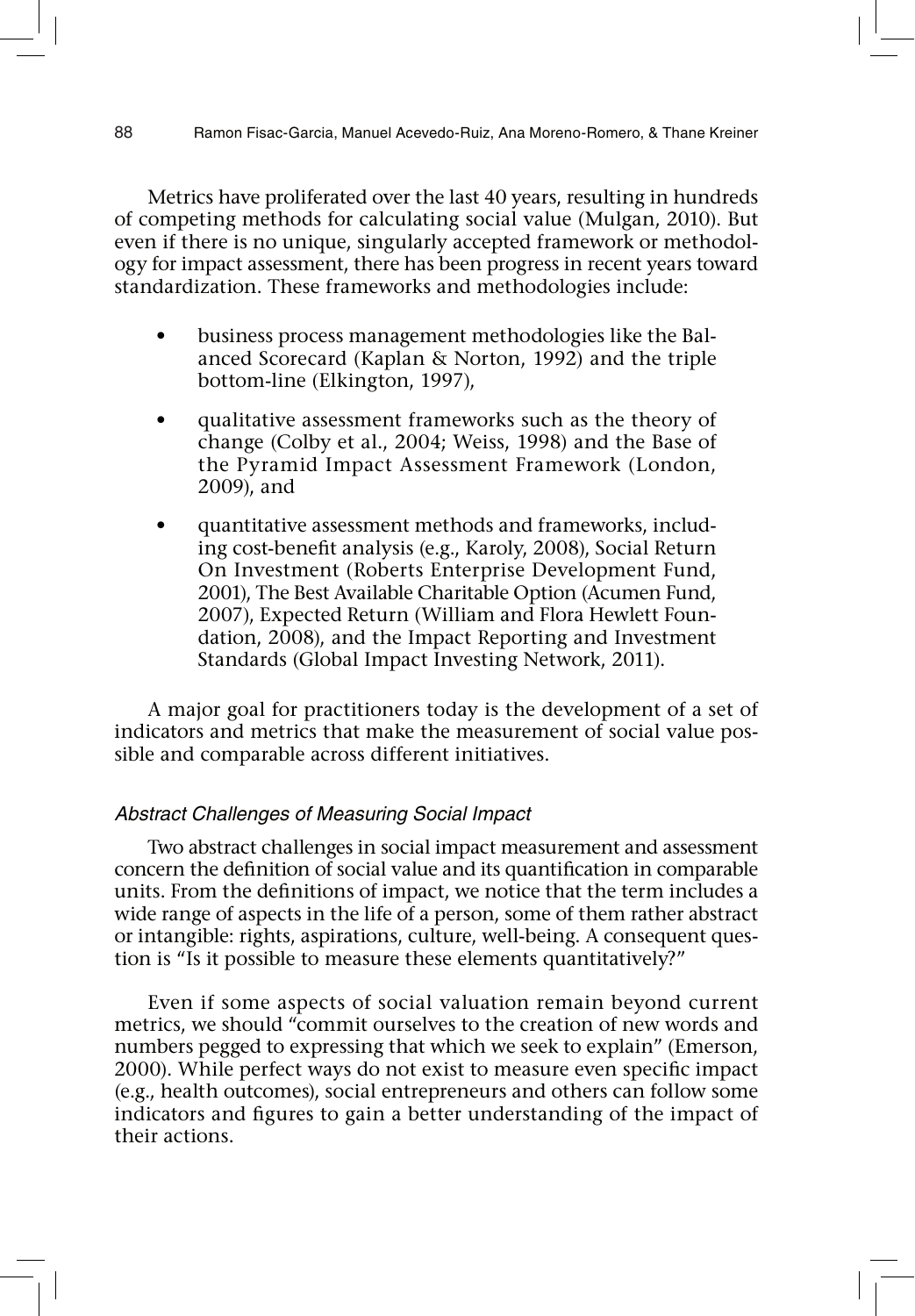Another abstract challenge of impact assessment is the multi-causality relation of actions (Austin, Stevenson, & Wei-Skillern, 2006). In development programs, even when improvements can be measured, it is often dif ficult to attribute them to specific interventions (Dees, 1998) because they may respond to a combination of various direct and indirect effects.

The social nature of human life (composed of interconnected dimensions), the dynamism of the context (changing conditions over time), and the nature of developmental programs (composed of different actions) make it difficult to isolate the root cause of changes resulting from human and organizational actions. To draw valid conclusions about impact, an unaffected group or set of entities would be necessary to account for what would have happened had the venture never launched (London, 2009).

The issue of multi-causality is being explored by Banerjee and Duflo from the Abdul Latif Jameel Poverty Action Lab at the Massachusetts Institute of Technology. They have been using randomized evaluation, a methodology widely applied in medicine and natural sciences that addresses this challenge. It allows for rigorous evaluation of the impact by decomposing the problem and analyzing each particular element and the relations among elements (Duflo, 2009). However, a challenge in assessing social impact is that "control" groups will likely differ from the "experimental" group based on local contextual factors. There are also ethical considerations in applying the randomized controlled trial paradigm to humans when an intervention exists that is believed to provide better outcomes.

### Operational Challenges of Measuring Social Impact

In addition to these abstract challenges, there are operational and measurement process challenges in impact assessment. Many of these can be addressed or ameliorated by ICT.

Social enterprises and many other human development practitioners often have very limited resources to invest in their attempts to develop conclusions about their social impact. Measurement and assessment is a complex process that needs scientific design of trials and rigorous treatment of data to yield valid, meaningful, and statistically significant conclusions. According to London (2009), organizations working with the socio-economic base of the pyramid usually do not have robust enough systems for accurate assessment. They may also simply evaluate the wrong measures, i.e., ones that do not relate to social impact. These deficits in measurement and assessment are partially caused by the limited resources of these organizations. In this regard, ICT can help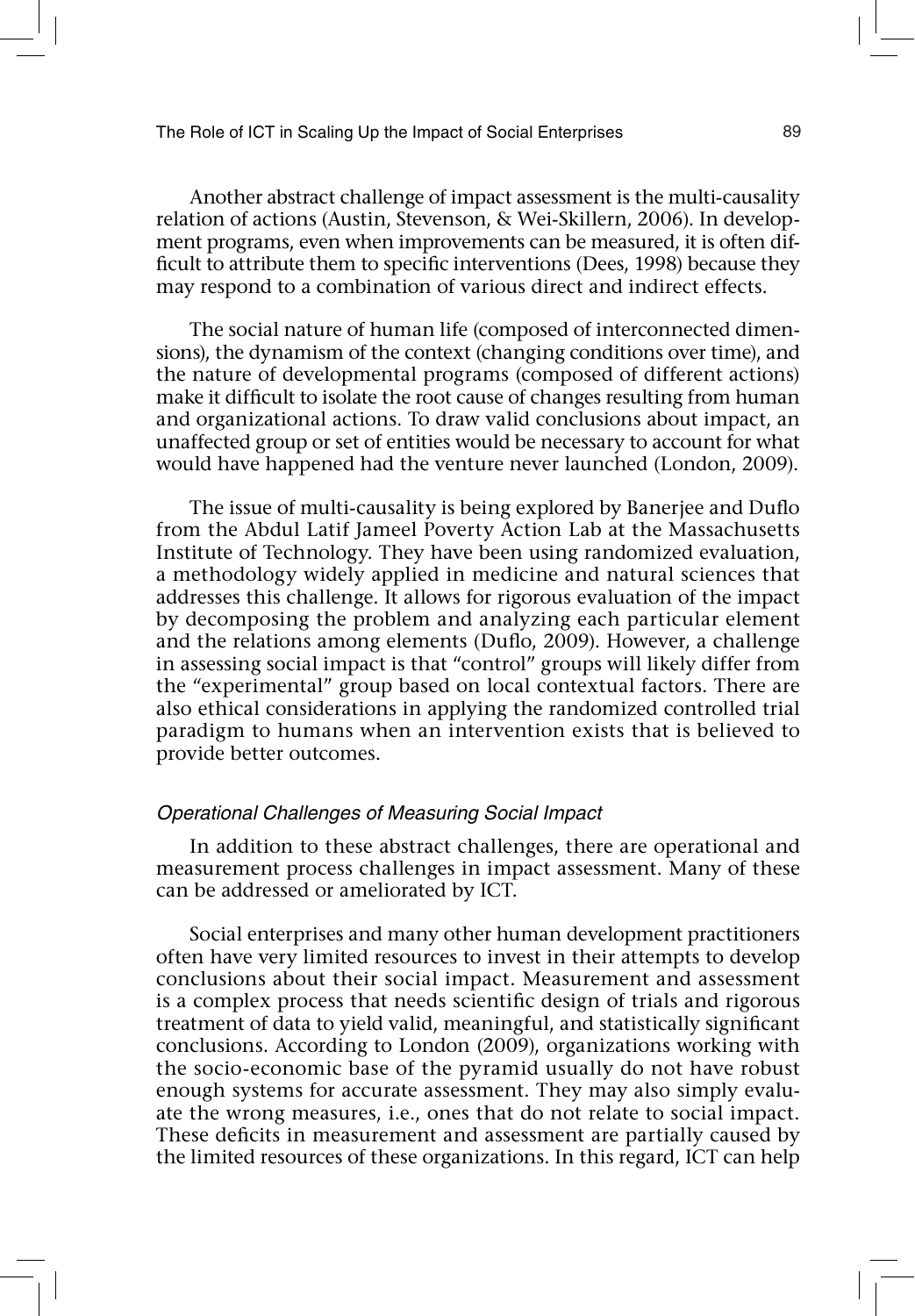to create ecosystems that connect different data scientists and thematic experts with practitioners to make the assessment process easier and more effective (Porway, 2011).

A second operational challenge is the difficulty and expense of data collection. Traditionally, the methods that have been used by organizations to monitor human development actions followed a top-down approach: design, execution, and validation are carried out by experts without the participation of beneficiaries. The main problem of this top-down strategy is that it makes the process long and expensive. The diffusion of ICT technologies on a global scale reduces the difficulties associated with collecting data. For example, mobile phone technology is ubiquitous—there are 3.2 billion mobile phone subscriptions in the world (GSM Association, 2013)—and can be used as an inexpensive and reliable way to collect first-hand, unbiased information from and by grassroots beneficiaries.

A third operational challenge is data processing. Accountability and impact assessment can represent a significant resource commitment for human development organizations, especially for the smaller ones. Depending on whether or not an organization's funders allocate sufficient resources for outcomes monitoring, impact measurement can burden the operations of an organization. This workload can be simplified with the use of ICT. Not only does technology help to organize data more quickly and systematically, it can also automate processes for periodic data acquisition. For example, telemedicine applications for elderly care can track patients' key indicators (e.g., blood pressure) by sending information on a periodic basis through devices connected to the Internet.

The validity of data is often time-constrained; in some cases, data collected have short validity (Austin et al., 2006) due to long trials and/ or changing conditions. Trials and assessment projects may take several months or years to be carried out, and it can be difficult or expensive to assure that the data are still valid after long periods. Conditions change, people change, and the organization changes. In this dynamic scenario, the conclusions that arise from such studies may be rendered obsolete from the moment they are initiated. ICTs can help solve these types of problems by enabling real time exchanges or asynchronous but frequent exchanges, establishing bidirectional communication channels that work well in dynamic conditions. In such contexts, data can be tracked, feedback loops are possible, and updating the data is simple. In the words of Gisli Olaffson, Emergency Response Director of NetHope, "data become alive if enhanced by technologies" (Personal interview with Gisli Olaffson, 2013).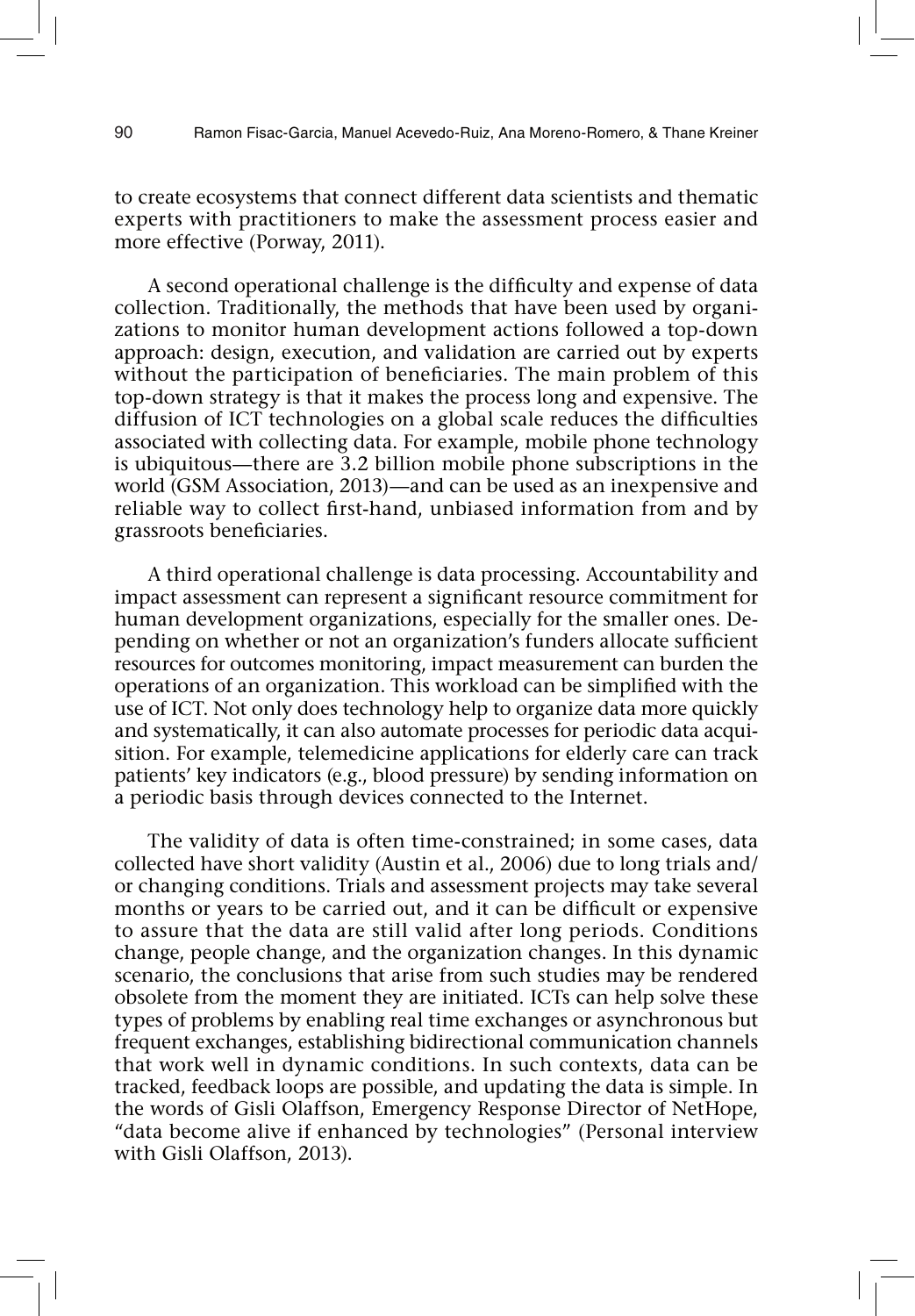# **THE ROLE OF ICT IN SCALING IMPACT**

ICTs have great potential for empowering and strengthening sociallyoriented organizations in their quest for impact. Yunus (2007) points out that "the new ICT can allow poor economies to abandon past economic development trends and integrate instead into the world economy much faster than anyone could have supposed." Duncombe (2008) underlines the need for ICTs for inclusive or pro-poor markets, particularly for small and micro-enterprises in value chains, as they are important tools for improving market coordination, efficiency, transparency, and equity.

#### The Need for Scaling Social Impact

When organizations or individuals identify a program, model, methodology, or some other action that proves effective in poverty and exclusion alleviation, the next phase is to replicate and scale such on a global basis.

From an entrepreneurial point of view, scaling social benefit ventures means "equipping social benefit entrepreneurs with tools and techniques to effectively accomplish their goals related to serving more of their target beneficiaries" (Koch, Coppock, Guerra, & Bruno, 2004).

The need for scale derives from the fact that local actions have physical limitations in reaching people in need. Sir Fazle Hasan Abed, founder of BRAC, the Bangladeshi NGO named the largest in the world, says: "If you want to do significant work, you have to be large." Discussing the vision of the twentieth century economist E. F. Schumacher, author of *Small is Beautiful*, Abed adds: "small may be beautiful, but big is necessary" (Davis, 2013).

In a global world where people suffering the same problems are interconnected, social entrepreneurs and other organizations working in human development are not satisfied with solving just part of the problem, or solving the problem locally. Their aim is to reach a global change, a shift of paradigm that leads to global sustainability.

#### Different Ways of Scaling Social Impact

The social impact of a given initiative depends primarily on two variables: how much social value an action generates for each person reached, and how many people are reached by the initiative. When defining beneficiaries and impact, it is essential to account not only for the effects of a given action in present generations, but also how those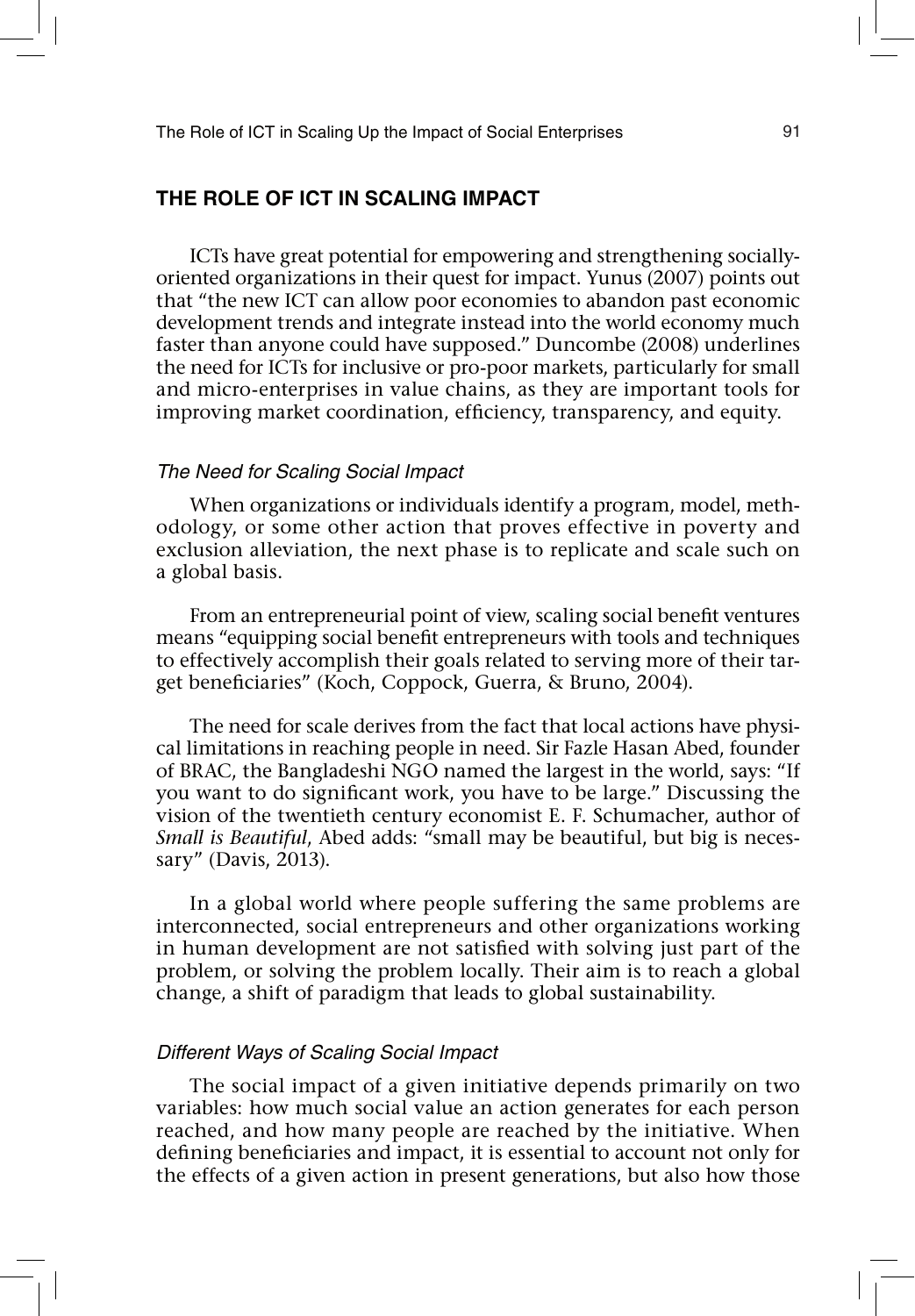actions will affect future generations. Understanding the social impact of today's interventions on future generations is at an early stage. Consequently, more emphasis and action is required to promote intergenerational equity.

Impact is directly proportional to these two variables: the more valuable the value proposition, the bigger the impact; the wider the collective reach, the bigger the impact. Impact in mathematical terms can be expressed as:

Social Impact = Value Proposition  $*$  Number of Beneficiaries

According to this formula, we can differentiate between two ways of scaling social impact (Desa & Koch, 2010): scope (which we refer to as breadth) scaling and depth scaling:

- Scaling social impact normally refers to **breadth scaling**, that is, increasing the number of beneficiaries that is reached by the organization or initiative so they can profit from the social value created.
- Social impact can also be increased through **depth scaling**, which increases the social value proposition already delivered to a given number of beneficiaries by including new features and benefits. This type of scaling is related to being more effective and to expanding the effect of the actions undertaken by organizations.

Table 1 summarizes the main characteristics of these two types of scaling. Next, we explore the effects that ICTs can have which increase each of these types of impact.

# The Role of ICT in Depth Scaling

ICT can help build more efficient and complete products or services that have deeper impact in poverty alleviation. The use of ICT can increase the value proposition in five ways: 1) accurate and fast needs recognition, 2) adaptation of products and services, 3) opportunities creation, 4) information disclosure and construction of fairer markets, and 5) inclusion and social capital creation.

# *Accurate and fast needs recognition*

In today's dynamic world, information changes quickly, and so having current information can be difficult. Information from beneficiaries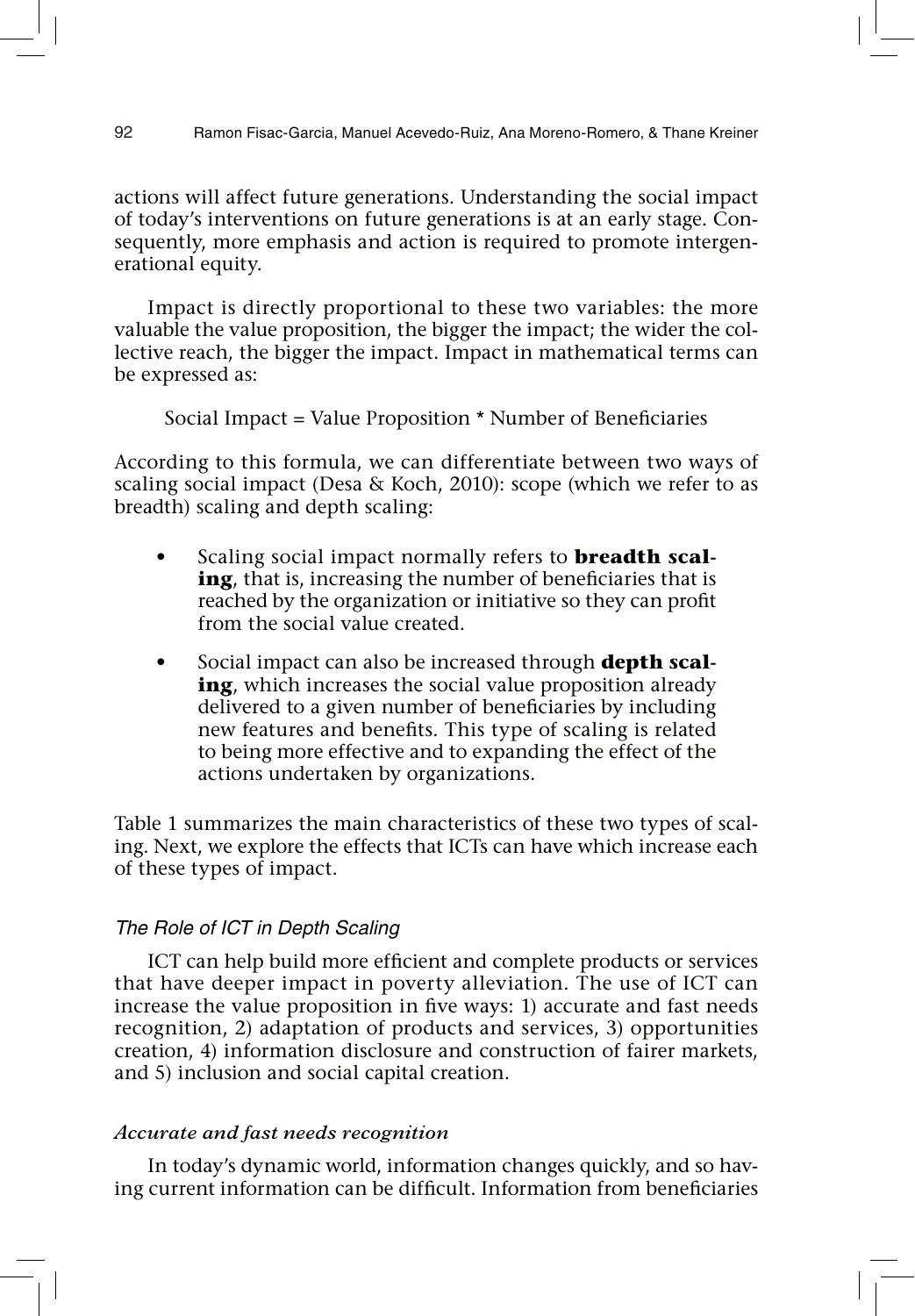(e.g., needs, preferences, etc.), critical in designing a program or an initiative, is in some cases not attainable by social agents. ICT can thus be a suitable tool for reducing the complexity of data gathering in two ways (Olafsson, 2013):

| <b>Type of Scaling: Depth Scaling (value proposition)</b>                                |                                                                                                      |
|------------------------------------------------------------------------------------------|------------------------------------------------------------------------------------------------------|
| Goal: To increase the social value and<br>effects of an action or program                |                                                                                                      |
| <b>Benefit from ICT use</b>                                                              | <b>Example</b>                                                                                       |
| Accurate and fast<br>needs recognition                                                   | Mobile phone use in emergencies:<br>Ushahidi (Haiti)                                                 |
| Opportunities creation                                                                   | Online education platforms, social<br><b>Business Process Outsourcing:</b><br>Samasource (India)     |
| Products and services adaptation                                                         | Adaptation of WiFi to provide<br>long-distance telemedicine services:<br><b>EHAS</b> (Latin America) |
| Inclusion and<br>social capital creation                                                 | Design of technology-based jobs to<br>include people in society:<br>Grameen Telecom (Bangladesh)     |
| Information disclosure and fairer<br>markets construction                                | Use of mobile phones to promote<br>market transparency:<br>M-Farm (Kenya)                            |
| Type of Scaling: Breadth Scaling (number of beneficiaries)                               |                                                                                                      |
| <b>Goal: To increase the number of beneficiaries</b><br>reached by one action or program |                                                                                                      |
| <b>Benefit from ICT use</b>                                                              | <b>Example</b>                                                                                       |
| Access to new resources                                                                  | Micro-volunteering, crowdfunding:<br>KIVA (worldwide)                                                |
| Synergies and<br>networks construction                                                   | Network of social entrepreneurs,<br>volunteers, mentors, and<br>stakeholders: Ashoka (worldwide)     |
| Organizational efficiency                                                                | Alliances, incubators, clusters:<br>NetHope (worldwide)                                              |
| Improved visibility                                                                      | Information disclosure for<br>transparency or advocacy:<br>Video Volunteers (India)                  |
| New access channels to<br>beneficiaries                                                  | Access to services through mobile<br>phones: M-Pesa (Kenya)                                          |

Table 1. The Role of ICT in Scaling Social Impact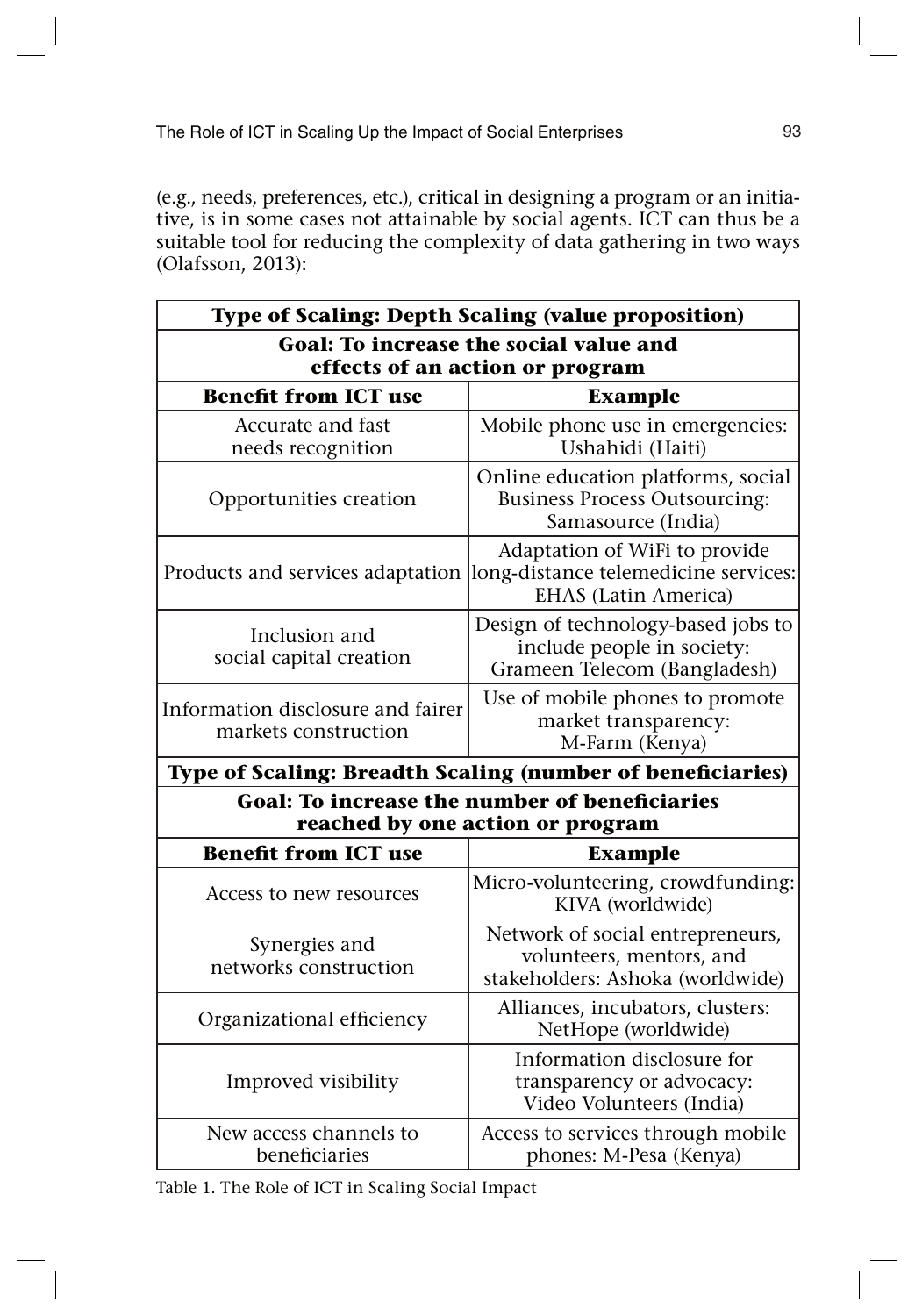## 94 Ramon Fisac-Garcia, Manuel Acevedo-Ruiz, Ana Moreno-Romero, & Thane Kreiner

- recognize needs faster and therefore provide a quick response (sometimes almost in real-time) to some problems, and
- understand trends more accurately by gathering large amounts of data ("Big Data"). Big Data can be used in a prospective way to forecast and prevent negative effects, and also in a retrospective way to better understand how to tackle recurrent problems.

For example, Ushahidi is a platform developed in Kenya that crowdsources information from citizens using multiple channels based on ICT, including SMS, email, Twitter, and the Web. This organization helped map violent outbursts in Kenya and Palestine and track the victims of the earthquake in Haiti. In the context of emergency response, real-time and accurate information provided by citizens' mobile telephones can be crucial in allocating resources and offering quick, effective actions.

#### *Adaptation of products and services*

Adapting products and services to the needs of people at the base of the pyramid is one of the key success factors in all human development actions. In this sense, ICT can help adapt products and services by turning physical features into digital ones. This change normally yields a more affordable product due to a reduction in the use of inefficient infrastructure or distribution channels and in the cost of manufacturing and distribution. The array of possibilities that ICT offers in this sense is enormous.

For example, organizations that deliver health services in rural areas can adapt their services to the isolation and lack of infrastructure. Enlace Hispano Americano de Salud (EHAS) is a Spanish-based organization that provides health assistance to the rural areas of five Latin-American countries. This organization makes data transmission possible between health centers in the same region by adapting wireless networks. Instead of using satellite signals which are high cost and low bandwidth, EHAS adapts WiFi technologies (normally used for short-distance) for long-distance and inexpensive communication that increases efficacy and efficiency, and thereby enables provision of better services to communities (Martínez, 2004).

#### *Opportunities creation*

Many economic opportunities in the  $21<sup>st</sup>$  century are based on access to information, knowledge, and education. ICTs are used to gather, disseminate, exchange, process, store, and access information and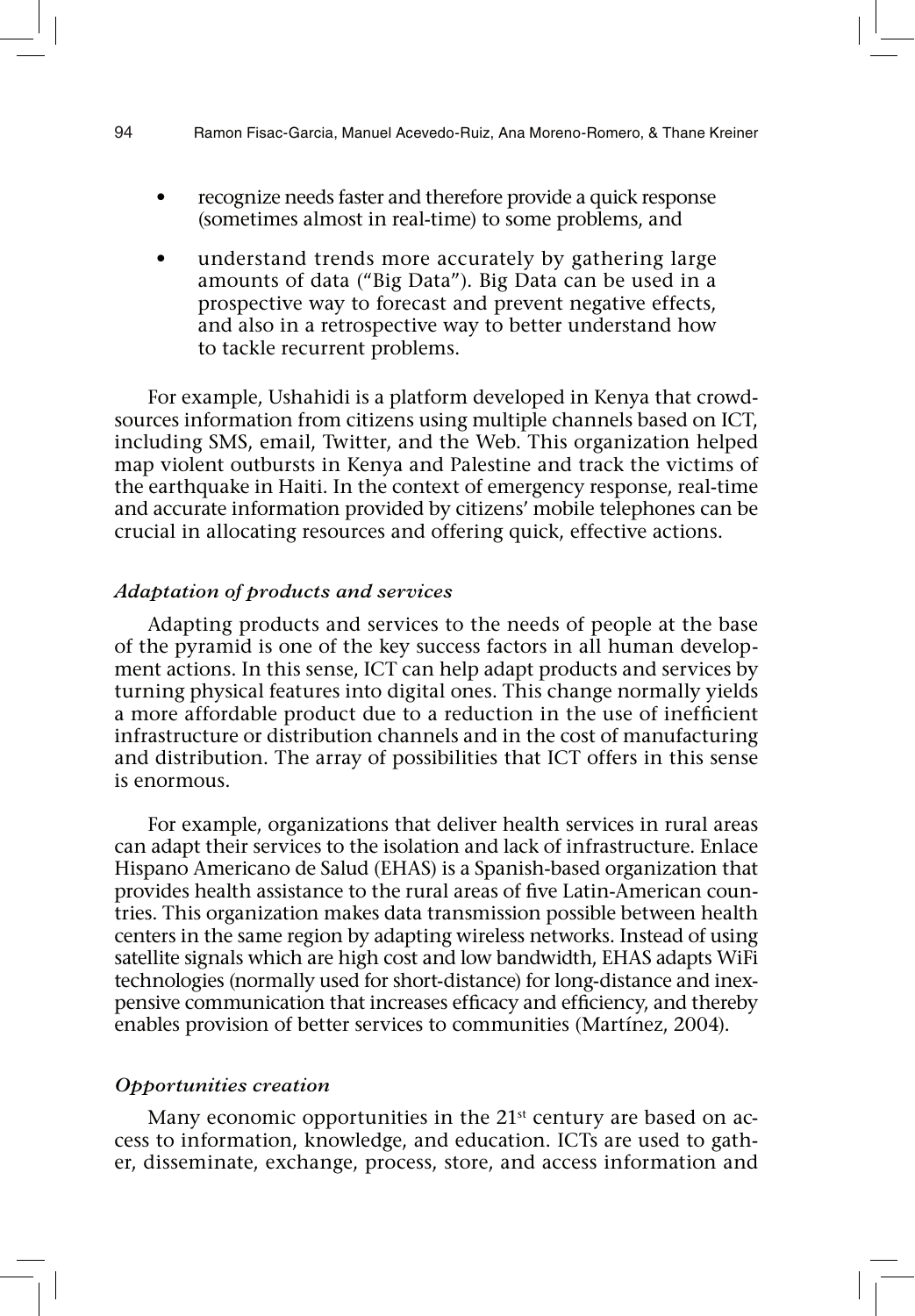knowledge, which are essential resources for women and men to live satisfactory lives. The integration of ICTs in human activities is thus consistent with the appearance of the Network Society (Castells, 1998).

Recent years have seen the proliferation of education programs based on different technologies that are changing patterns of education (e.g., Coursera, Udacity, Khan University, and different open coursewares such as MIT Open Courseware). These new solutions provide people all over the world with a wider array of choices. Access to education is not only provided through computers but, as the example of Lifeline in sub-Saharan Africa shows, also through the use of solar and wind-up radios and MP3 players.

New opportunities can also be created through the adaptation of ICT-based jobs to the base of the pyramid (Heeks, 2010). The emergence of social Business Process Outsourcing (BPO) is an excellent example. Easy tasks and packages of work are outsourced to low-skill workers to provide them a source of income. Samasource, a San Francisco-based social enterprise that connects women and youth living in poverty to dignified work via the Internet, has already paid more than \$2.9 million in wages to more than 3,500 workers (www.samasource.org). Some authors (e.g., Seeth, 2013) have identified the social BPO trend as a "driver of GDP growth and large-scale job creation for developing countries." While GDP growth is an imperfect measure of social impact, dignified work of the sort Samasource catalyzes fuels economic growth.

# *Information disclosure and fairer markets construction*

Ashoka has identified patterns of changes that leading social entrepreneurs set out to achieve: changes in market systems, cultural and social norms, and public policies and industry norms. ICT can help effect all of these changes.

Mobile technologies can facilitate changes in the flows of market information, access to goods and services, and value chains. For example, M-Farm, a Kenyan organization, has developed a mobile phone platform for Kenyan farmers to get information pertaining to the retail prices of their products, buy their farm inputs directly from manufacturers at favorable prices, and find buyers for their produce. This transparency tool is changing the Kenyan marketplace to a fairer one, enabling more of the economic value of agriculture to accrue to smallholder farmers who comprise half of the jobs in Africa.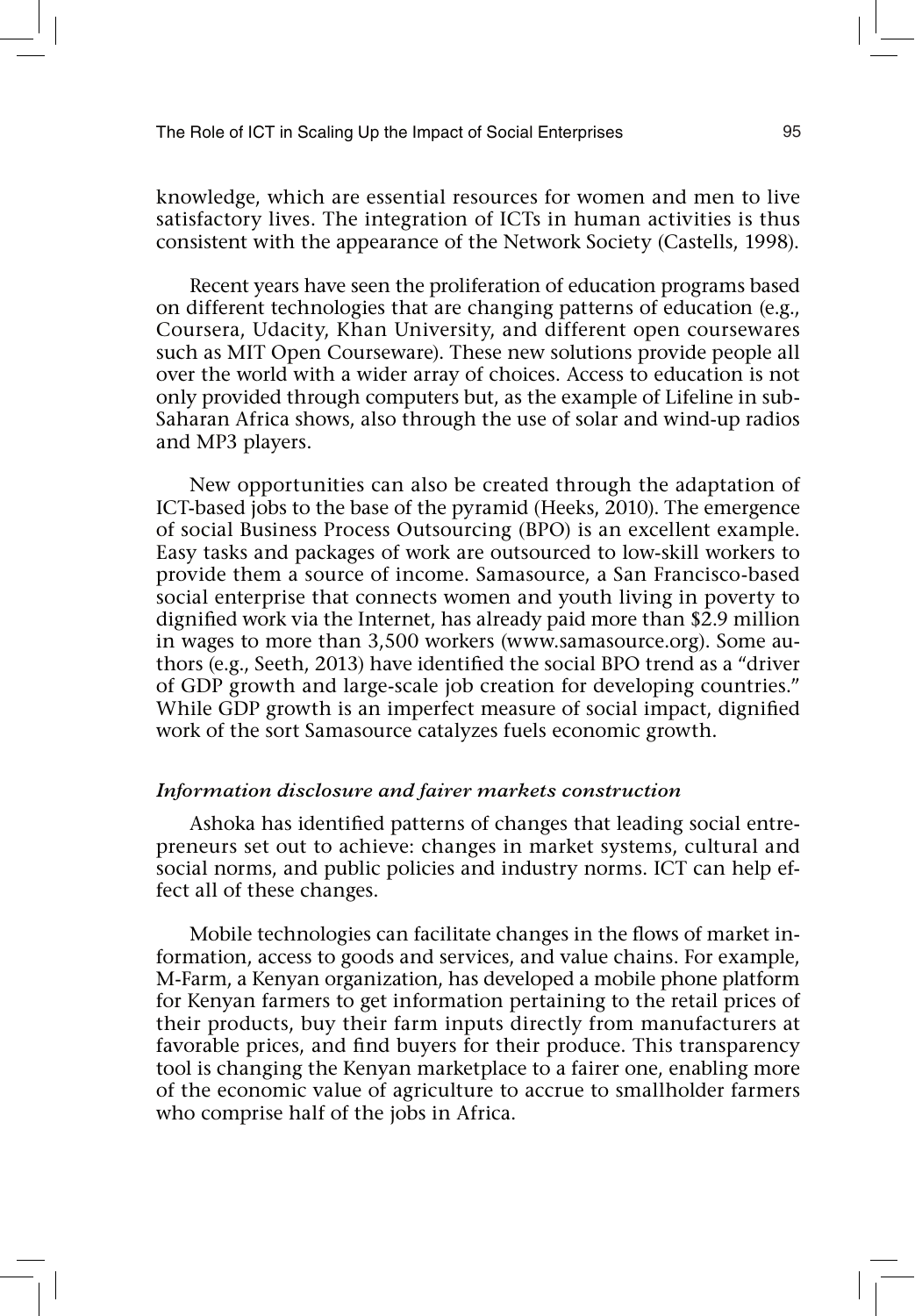Cultural and social norms, as well as citizen awareness about social entrepreneurship, is spread through viral ICTs: social media, blogs, videos, etc. Different institutions, including foundations, universities, NGOs, and multilateral bodies, are creating momentum in the field of social entrepreneurship by spreading the concept throughout the world and promoting social action.

Changes in public policy and industry norms are more easily promoted with ICT. Social organizations not only have a local effect—they can often achieve national or global level impact. For example, Avaaz (www.avaaz.org) is a global organization that empowers millions of people to take action on different issues, from corruption and poverty to conflict and climate change, through online campaigns. It has more than 20 million members worldwide and has taken more than 117 million social justice actions since 2007.

#### *Inclusion and social capital creation*

The development of communication options has enabled the involvement of more people in collaborative actions than was previously possible. The interaction of beneficiaries with other agents generates social cohesion and social capital, defined as "features of social organization such as networks, norms, and social trust that facilitate coordination and cooperation for mutual benefit" (Putnam, 1995).

Community participation through the use of technologies generates inclusion for the disadvantaged and can also generate ownership of programs by communities, making them more effective and more likely to last over time. ICT provides access to precious resources, including local knowledge about the market, cultural traditions, and other contextual factors that influence adoption of products and services tailored to the poor.

Grameen Telecom is an example of the improvement of social cohesion among the local community. This initiative, launched by Grameen Bank, aimed to provide rural poor in Bangladesh with access to mobile phone communication. A group of "phone ladies"—largely illiterate, excluded, and elderly women from these communities—sells airtime to other villagers, making possible their acceptance in the community, recognizing their role as drivers of economic activity, and building an income generating activity for themselves.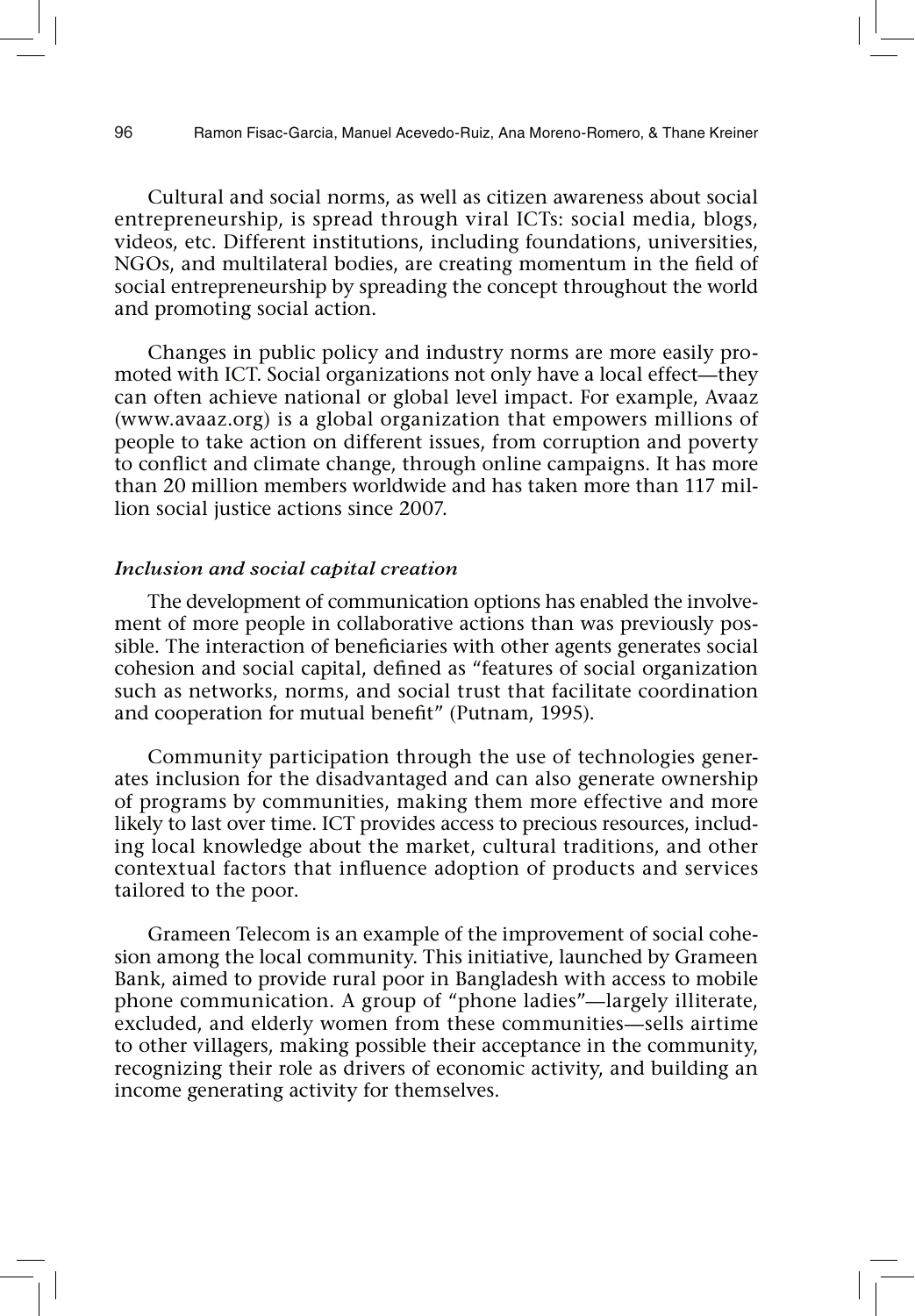# The Role of ICT in Breadth Scaling

A traditional paradigm in poverty alleviation and in many other social and environmental initiatives consists of piloting a prototype product or service for a limited period of time and measuring benefits for a small community or cohort. If the initiative shows efficacy and impact, it can be scaled to reach more people in the same target community or in other regions where the same social problem exists. For example, the Naandi Foundation, a nonprofit organization that provides purified drinkable water in rural India, increased its impact through a breadth scaling approach (Desa & Koch, 2010). The program started with one water purification plant in 2006, and after mastering the solution to one specific need (safe-water availability), the solution was replicated in as many geographical areas as possible. In the period from 2006 to 2009, Naandi built 1,000 plants serving 4 million people.

ICT is a powerful tool for growing the size of these human development initiatives in two directions: providing the outputs and effects to more bene ficiaries, and capturing more inputs or resources to make the organization larger.

But ICT can improve an organization's performance independent of its growth. According to Koch et al. (2004), scaling also involves building organizational capacity and the development of business models aimed at sustaining growth. ICT normally implies more efficient management through better communication and organization. This efficiency gain results in the organization's ability to reach more people for a given volume of resources; in other words, ICT creates leverage.

We identify five benefits derived from the use of ICT in breadth impact scaling: 1) access to new resources, 2) synergies and networks creation, 3) organizational efficiency, 4) improved visibility, and 5) new access channels.

#### *Access to new resources*

One challenge that most social impact initiatives (especially nonprofits) face, regardless of size, is the effective capture of new resources for the organization, including voluntary work and economic funds. The crowdsourcing movement, based on the collection of funds through a large group of individuals, can mean significant scale and transformation. In words of Edward G. Happ, founder of NetHope, "if I can spend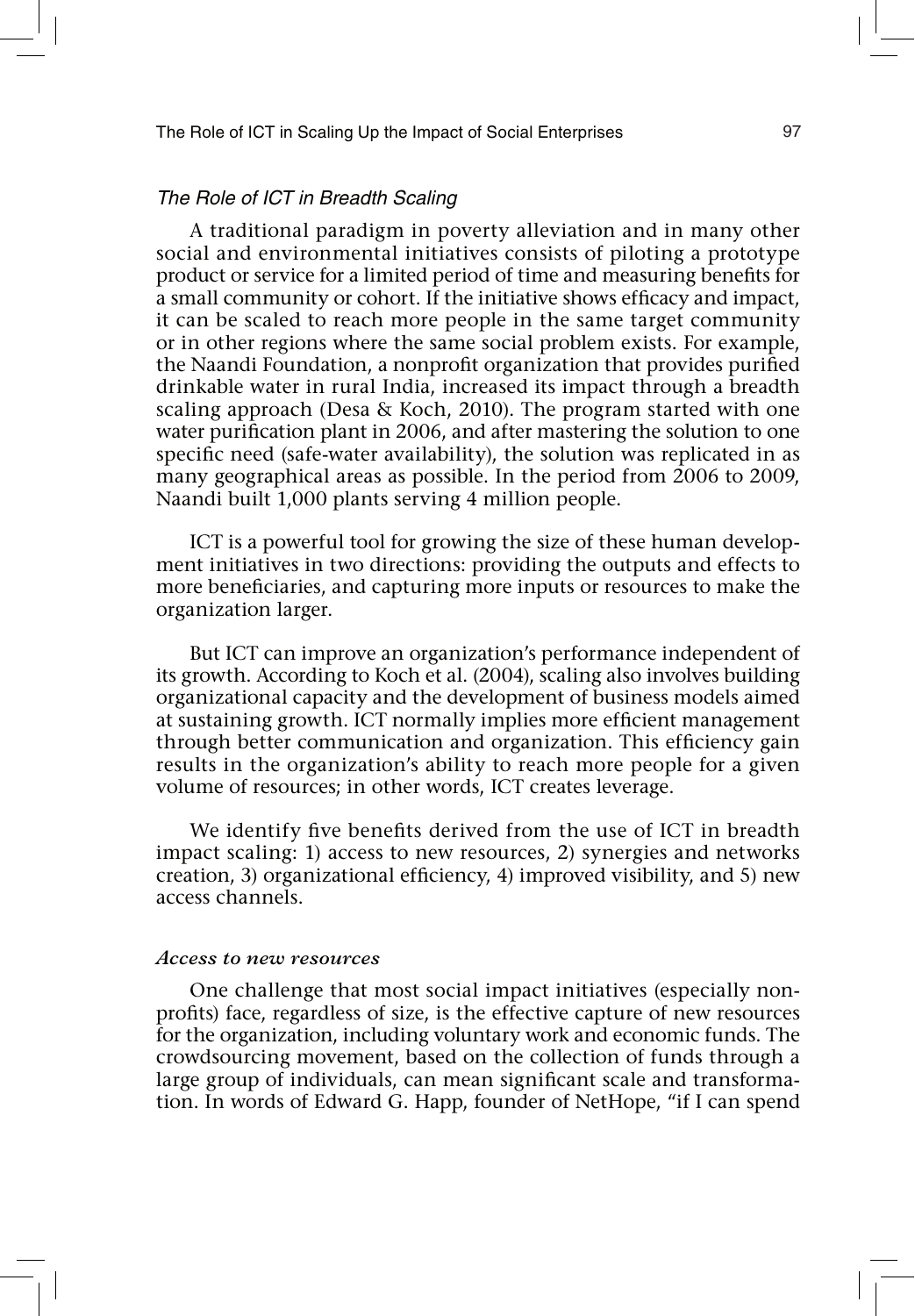8 hours less to have one hour of impact in the world, that is a huge gain … and technology is what delivers that type of gain" (NetHope, 2011).

Two examples of the use of ICT to facilitate voluntary work are the Spanish "Microvoluntarios" project started by the Bip Bip Foundation (www.fundacionbipbip.org) and the UK-based platform Help from Home (www.helpfromhome.org). Both initiatives promote micro-volunteer work online to help organizations fight exclusion and poverty. Individuals contribute to a cause by investing their free time to help others with tasks ranging from 30 to 120 minutes. These platforms make possible expertise outsourcing from different fields which helps the daily work of nonprofit organizations in tasks such as proofreading, translation of texts, e-mentoring small entrepreneurs, or, for example, data collection for a project aimed at recording tree populations in a region.

In fundraising efforts, ICT is enabling the crowdfunding movement to create significant impact. Kiva is a non-profit organization that connects entrepreneurs in developing countries with individuals around the globe who lend them small amounts of money (typically from \$25–\$50). The combination of several of these small loans provides the funding for one so called microcredit, typically ranging in the hundreds of dollars, which is received by the borrower and provides her/him with opportunities for income generation. Kiva has revolutionized the micro-finance industry by creating a community of more than 700,000 lenders that have disbursed more than \$300 million since its founding in 2005.

# *Synergies and networks creation*

Since networks are the quintessential organizational structures in the Information Era (Castells, 1998), ICT facilitates information sharing, making coordination easier and effective communication possible.

These benefits have an impact on the performance of individual organizations and also on the performance of the entire social impact sector. ICT helps to create collaborative ecosystems—for example, facilitating and coordinating a network of sustainable relationships, in different spatial and time zones, with different stakeholders: donors and lenders, enterprises, NGOs, governments, technology companies, etc.

One example of networked collaboration is Ashoka Foundation (www.ashoka.org). The support they offer to social entrepreneurs is based upon a worldwide network of fellows (award winning social entrepreneurs), strategic partners (enterprises), experts, and volunteers. In a recent survey, 56% of the social entrepreneurs interviewed said that Ashoka's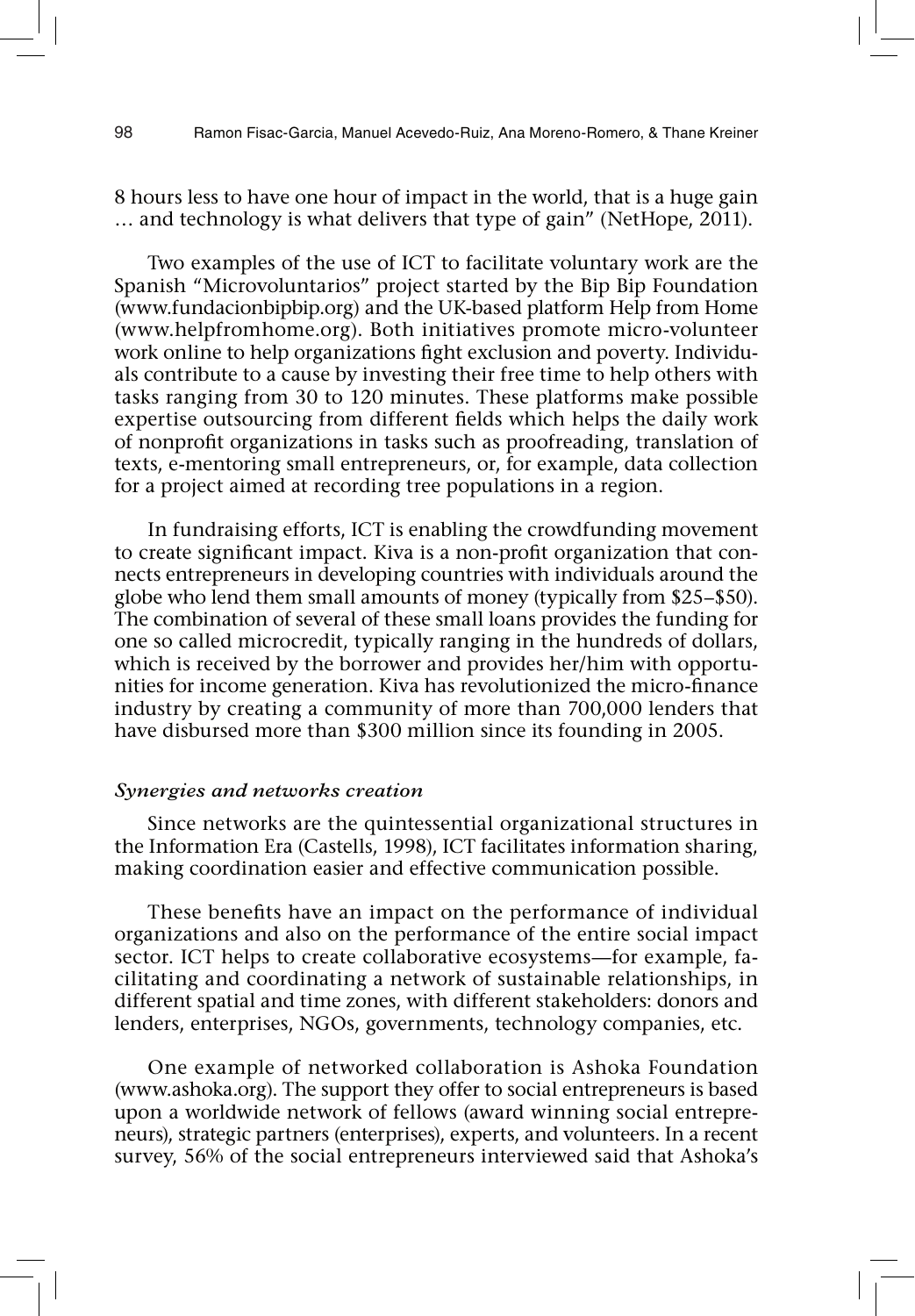network was a critical tool for helping them see their work from a new perspective, and 49% said Ashoka was vital to increasing their impact (Acharya, 2012). In a similar fashion, Hutchinson & Molla (2008) state that "the most common way ICT helped improve operations of social enterprises was through enabling external communications with clients and customers."

# *Organizational efficiency*

The incorporation of suitable ICT platforms can help socially-oriented organizations improve their internal performance. First, ICT improves communications with stakeholders such as beneficiaries, clients, and suppliers, enabling higher quality performance at a lower cost. Second, ICT reduces operational costs inside the organization by making labor-intensive activities almost free through the use of appropriate technologies (for example, through the use of digital platforms for grant creation). Third, ICT makes possible the management of a huge amount of small transactions that, without ICT, would simply be cost-prohibitive or impossible given the severe resource constraints of many social impact organizations.

According to Bradach (2010), the main challenge of social innovation is "how to get 100x the impact with only a 2x change in the size of organization." ICT can help create leverage to scale an organization's impact without scaling its size.

One example of organizational efficiency provided by ICT is NetHope (www.nethope.org), a consortium of 38 global NGOs (called members), major technology companies, foundations, and individuals to promote members' better use of technology and the improvement of their performance. NetHope itself uses technologies to make communication among actors possible and valuable: NGOs can reach several members of the consortium at once, saving time and resources.

#### *Improved visibility*

ICTs are inexpensive and effective tools for offering reliable information to multiple stakeholders: employees, donors, and society in general. The goals of information disclosure can be understood from different perspectives. Transparency and openness about how socially-oriented organizations invest funds generates trust that can attract new capital investment and collaborators. ICT also provides low-cost, high quality visibility and advocacy. Some causes quickly acquire international awareness thanks to ICT. The importance of social media and the viral effects of messages through Web 2.0 tools make possible broad dissemination of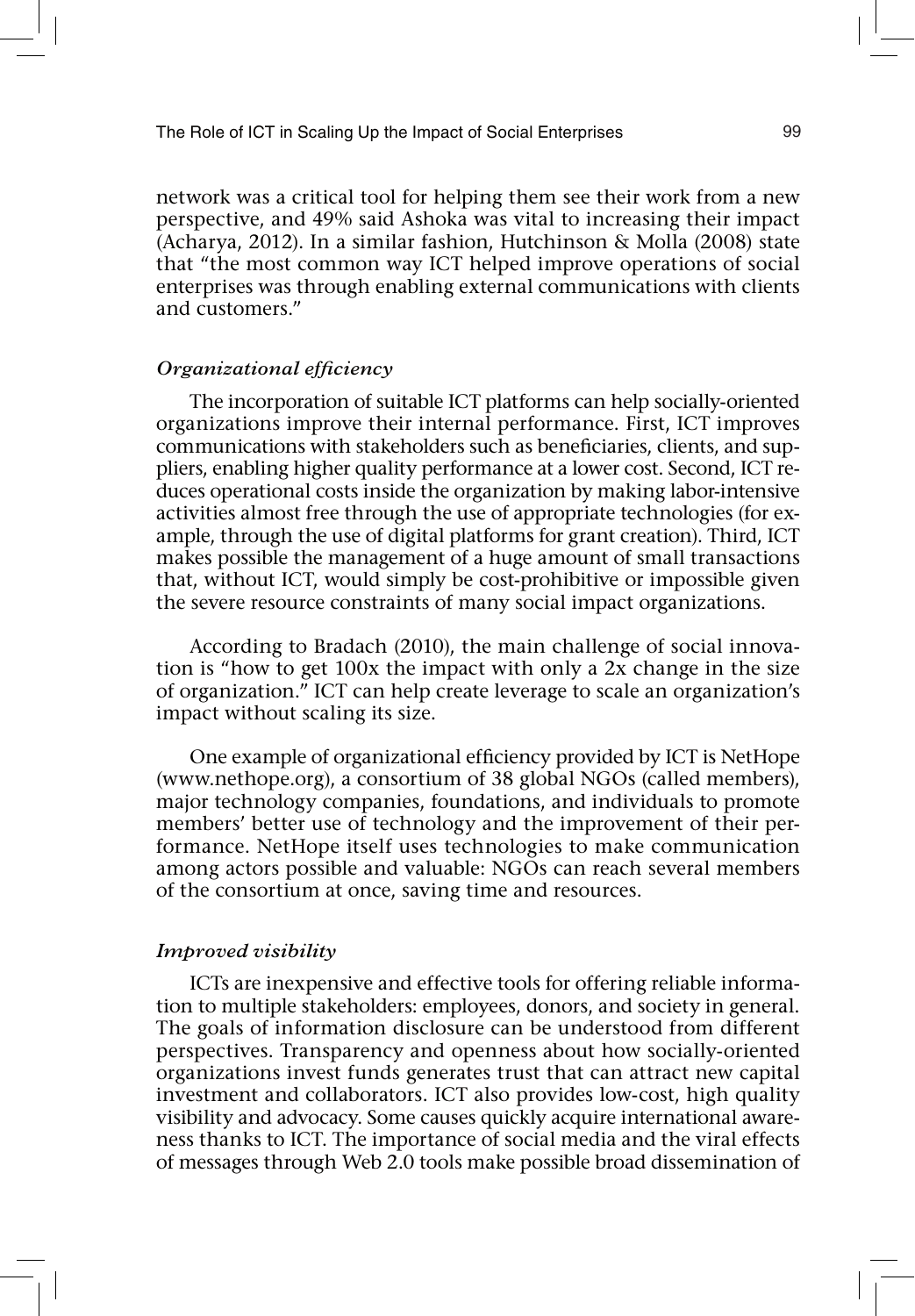initiatives and messages that can rapidly reach an unexpected scale. The propagation of the "Arab Spring" through social media (e.g., Facebook, Twitter, etc.) is a good example.

In this sense, ICT can be a loudspeaker that enables organizations to connect better with donors/funders and to communicate their messages more clearly. Social media provides a tool for telling human stories that help connect people to social impact initiatives.

# *New access channels to beneficiaries*

Lack of access to credit, basic services, healthcare, and information are some of the main causes of exclusion and persistent poverty in the developing world. In some cases, the lack of a physical channel precludes provision of the goods and services that would alleviate some exclusion and poverty problems. Access is sometimes difficult and expensive, particularly in rural areas. ICT provides a bi-directional channel:

- *t Access to markets for people living in isolated areas*. For example, smallholder farmers in rural areas in developing countries can communicate with larger organizations to arrange economic transactions. An example of this would be the Alternative Trading Network, which uses mobile phones to coordinate the supply and delivery of goods in rural Nigeria.
- *t Access to isolated communities for enterprises that provide goods and services*. The mobile telephone has allowed the development of micropayments and microcredit in parts of Africa where no physical channel exists. M-Pesa is a service offered by Safaricom and Vodafone in different developing countries that allows users to make payments, transfers, and deposits through mobile phones. This is an innovative channel for providing financing services and business opportunities to the unbanked in those countries.

# **CONCLUSIONS**

Social enterprises and other actors from public, private, and civil sectors are working on many ways to alleviate poverty, reduce social exclusion, and grapple with other problems of global unsustainability as they seek to meet the world's most pressing needs.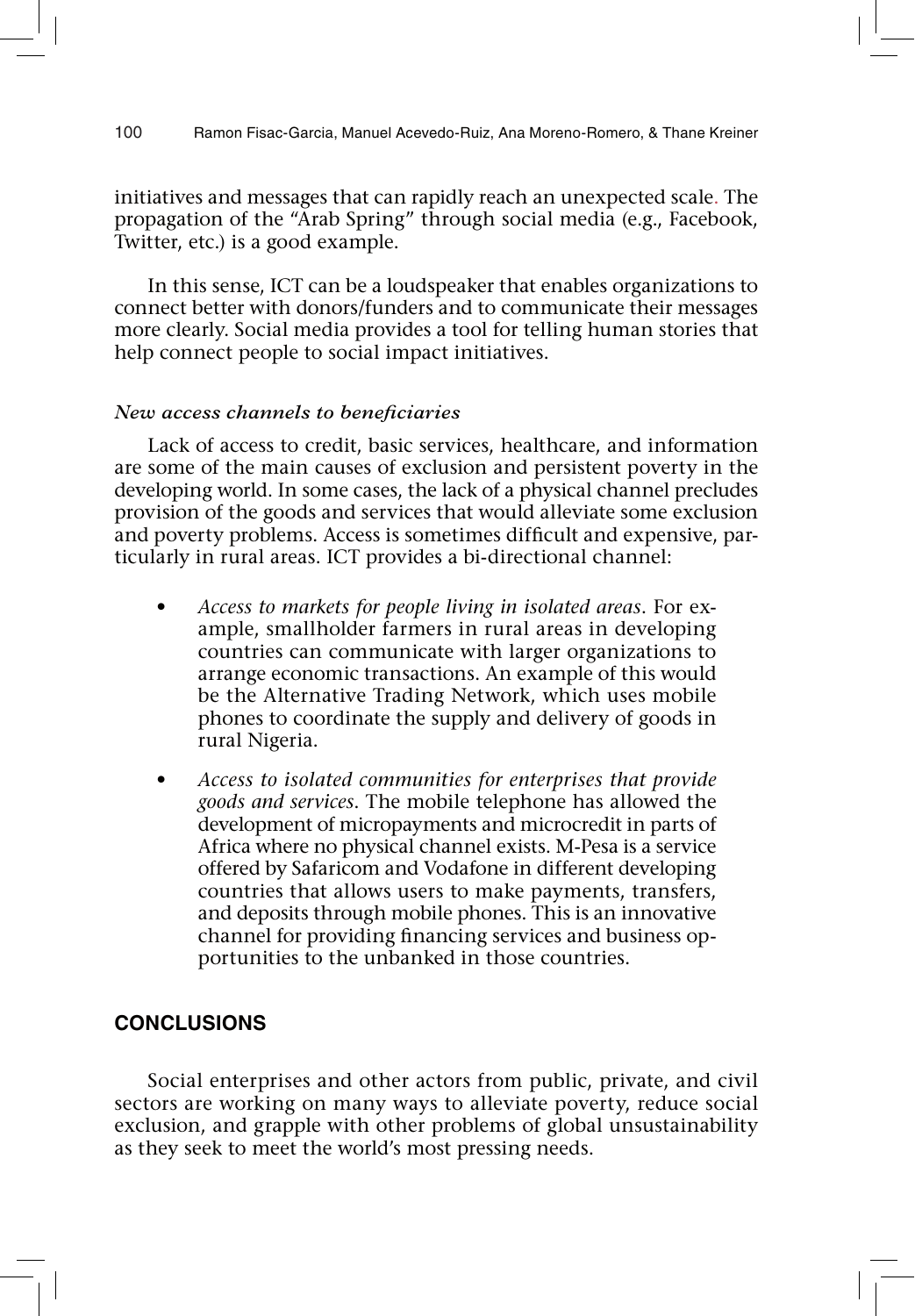A wide array of ICTs—telephones, computers, radio, TV, sensors, social media—can be used as tools to increase the impact of all the agents working in these problems. This article demonstrates how efforts to scale social impact have an ally in ICT, and offers some examples in the human development sector.

First, even though impact assessment today is imperfect and challenges exist, ICT can help to overcome these issues in multiple ways:

- The collaborative nature of ICT expands the limited resources of socially-oriented organizations by connecting them to experts and making the heavy workload of data processing easier.
- Since ICT is embedded in all aspects of human life, it provides tools for assessing multiple dimensions of poverty and other global unsustainability issues.
- The dynamism of ICT can keep data current and reduce the time required to assess processes.
- The wide reach of ICT ("Big Data") can reveal trends and help prevent situations before they become problematic.

Second, ICT can help scale social impact directly. Performance improvement can be realized in two dimensions: the social value of a program's impact (depth scaling), and the number of people reached by the organization (breadth scaling). Figure 1 shows these roles of ICT in scaling social impact.



Figure 1: The role of ICT in scaling up social impact)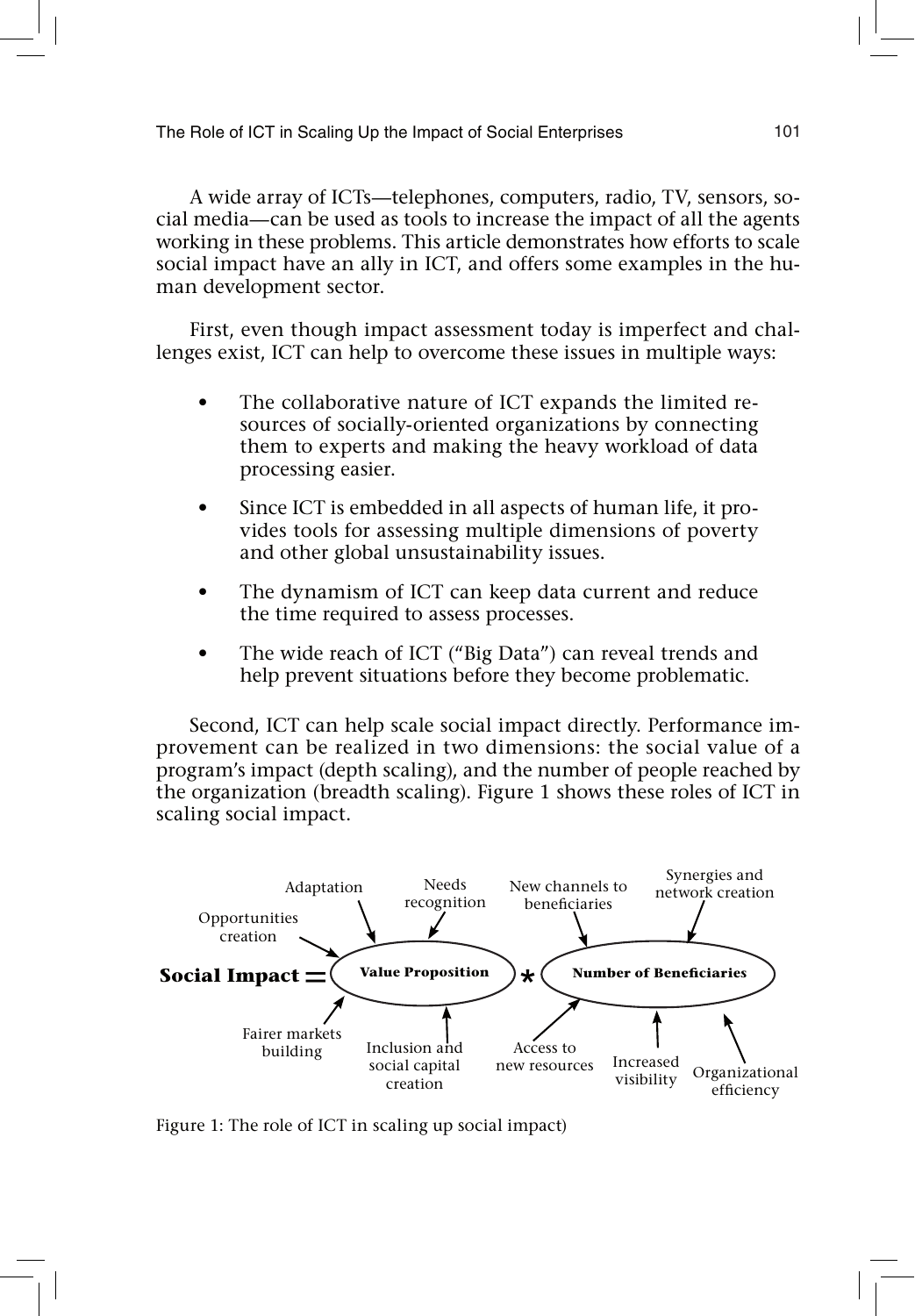On one hand, ICTs can increase the value proposition of a program or action in different ways: providing accurate and fast needs recognition, adapting products and services, creating opportunities, building fairer markets through information disclosure, and creating social capital.

On the other hand, ICT can improve the growth and the reach of an organization in five ways: accessing new resources, creating synergies and networks, improving the organization's efficiency, increasing its visibility, and designing new access channels to beneficiaries.

ICT plays an important role in the quest for better and more effective solutions, but we should be cautious not to overstate the role of ICT in social and environmental initiatives. ICT is neither an unnecessary luxury nor the solution to every problem, but it is a set of tools that opens new possibilities for action and impact.

These tools are not one-size-fits-all solutions. They need to be adapted to the social objectives of each organization and to the local contexts in which these organizations operate. Although common frameworks for thinking about social value are useful, practitioners must adapt these frameworks to the organization and to the desired impacts being sought and assessed.

Future research on the integration of ICT in scaling impact should take into account organizational elements of technology deployment technologies themselves are developing at a fast pace and they present a wide range of possibilities for improving human lives. In our opinion, the biggest challenge today in technological projects facing human development and other issues lies in refining the procedures to make these tools useful for human purposes: applying ICT meaningfully to different social problems, building the capacity to use ICT among the final users, and defining social structures and arrangements capable of effective and efficient uses for these technologies.

# **REFERENCES**

- Acharya, K. 2012. What is the value of a network? *Forbes,* November 20th, http:// www.forbes.com/sites/ashoka/2012/11/20/what-is-the-value-of-a-network/ (accessed March 21, 2013).
- Acumen Fund. 2007. The best available charitable options. *Acumen Fund Concepts Series,* January 2007, http://www.acumenfund.org/uploads/assets/ documents/BACO%20Concept%20Paper%20final\_B1cNOVEM.pdf (accessed March 21, 2013).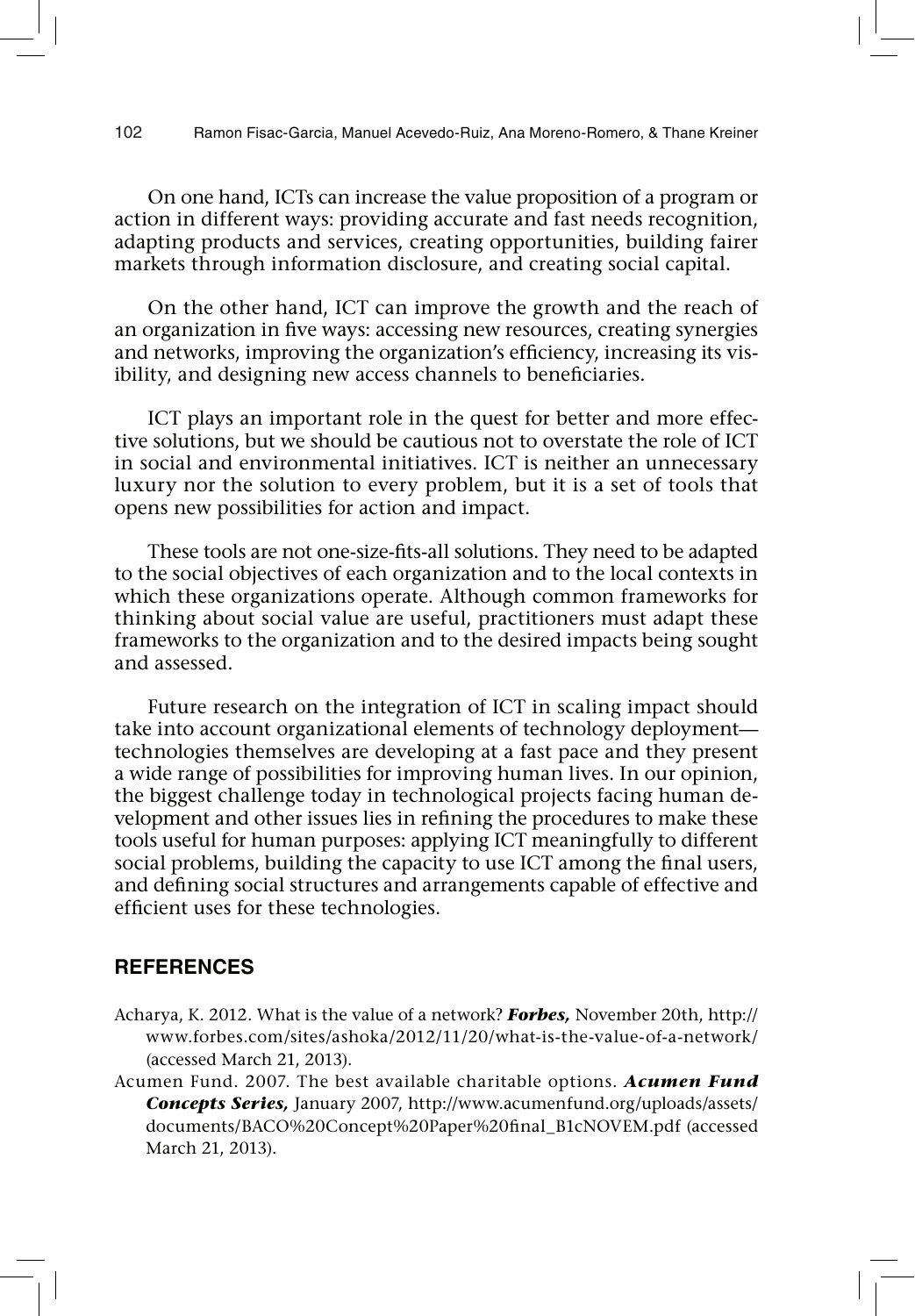- Ashoka. 2010. Ashoka fellows changing systems. *Global Study 2009,* http://sfs. ashoka.org/sites/sfs/files/2010%20Ashoka%20Impact%20Study.pdf (accessed March 21, 2013).
- Austin, J., Stevenson, H., & Wei-Skillern, J. 2006. Social and commercial entrepreneurship: Same, different, or both? *Entrepreneurship Theory and Practice,* 30(1): 1–22.
- Bradach, J. 2010. Scaling impact. *Stanford Social Innovation Review,* Summer: 27–28.
- Burdge, R.J., & Vanclay, F. 1996. Social impact assessment: A contribution to the state of the art series. *Impact Assessment,* 14(1): 59–86.
- Castells, M. 1998. *La era de la información: Economía sociedad y cultura: La sociedad red* (vol. 1). Madrid: Alianza Editorial.
- Chu, M. 2013. Private sector and public responsibilities: The role of profit in scaling social impact. *Scaling Social Impact Webinar Series* (Harvard Business School), January 17, http://blogs.hbr.org/events/2013/02/what-is-the-role-ofprofit-in.html (accessed March 21, 2013).
- Colby, S., Stone, N., & Carttar, P. 2004. Zeroing in on impact in an era of declining resources, nonprofits need to clarify their intended impact. Stanford Social *Innovation Review,* Fall: 24–33.
- Davis, S. 2013. Scaling up without losing your edge. *Harvard Business Review Network blog*, posted January 18, http://blogs.hbr.org/cs/2013/01/for\_social\_ enterprises\_size\_ma.html (accessed January 27, 2013).
- Dees, G. 1998. *The meaning of social entrepreneurship*. Unpublished working paper, Center for the Advancement of Social Entrepreneurship, Duke University, Durham, NC.
- Defourny, J., & Nyssens, M. 2008. *Social enterprise in Europe: Recent trends and developments.* EMES European Research Network working paper, Brussels.
- Desa, G., & Koch, J. 2010. *Scaling social enterprise: A comparative study of Naandi and Drishtee in rural India.* Paper presented to the NYU Stern Conference on Social Entrepreneurship, New York.
- Duflo, E. 2009. Ending poverty. Poptech.org, October 2009: http://poptech.org/ popcasts/esther\_duflo\_ending\_poverty (accessed March 21, 2013).
- Duncombe, R. 2008. ICT, markets and development. In ict Development Associates Ltd (Eds.), *Building communications opportunities: Impact assessment study* (Report to the Building Communications Opportunities Consortium): 53–74.
- Elkington, J. 1997. *Cannibals with forks: The triple bottom line of 21st century business*. Oxford: Capstone.
- Emerson, J. 2000. *The nature of returns: A social capital markets inquiry into elements of investment and the bended value proposition*. Social Enterprise Series Working paper no. 17, Harvard Business School, Cambridge, MA.
- Global Impact Investing Network. 2011. *Impact reporting and investment standards overview,* http://www.siaassociation.org/wp-content/ uploads/2012/05/IRIS-Overview-2010.pdf (accessed March 21, 2013).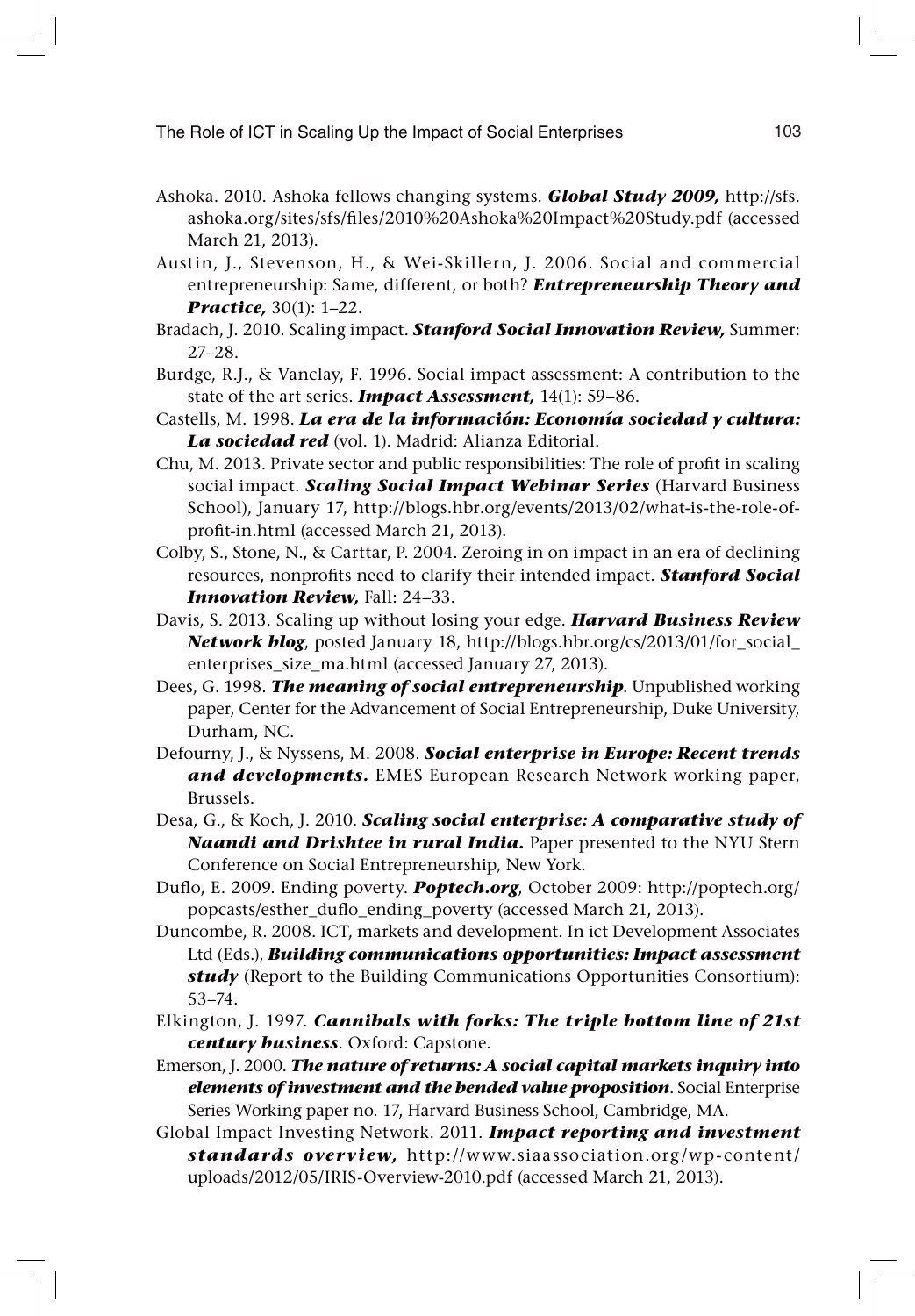104 Ramon Fisac-Garcia, Manuel Acevedo-Ruiz, Ana Moreno-Romero, & Thane Kreiner

- GSM Association. 2013. *The mobile economy 2013 report*, http://www.atkearney. com/documents/10192/760890/The\_Mobile\_Economy\_2013.pdf/6ac11770- 5a26-4fef-80bd-870ab83222f0 (accessed March 21, 2013).
- Heeks, R. 2010. Development 2.0: The IT-enabled transformation of international development. *Communications of the ACM,* 53(4): 22–24.
- Hutchinson, K., & Molla, A. 2008. *Mapping the dynamics of social enterprises and ICTD in Cambodia*. Paper presented to the Information and Communication Technologies for Development Conference, Doha, Qatar.
- Kaplan, R., & Norton, D. 1992. The balanced scorecard—measures that drive performance. *Harvard Business Review,* 70(1): 71–79.
- Karoly, L. 2008. *Valuing benefits in benefit-cost studies of social programs.* RAND, http://www.rand.org/pubs/technical\_reports/TR643.html (accessed March 21, 2013).
- Koch, J., Coppock, K., Guerra, P., & Bruno, V. 2004. The Global Social Benefit Incubator: Toward a new pedagogy for "scaling" in social benefit entrepreneurship. *Nexus STS,* Fall: 44–50.
- Leviner, N., Crutchfield, L.R., & Wells, D. 2007. Understanding the impact of social entrepreneurs: Ashoka's answer to the challenge of measuring effectiveness. In R. Mosher-Williams (Ed.), *Research on social entrepreneurship: Understanding and contributing to an emerging field, vol. 1(3): 89–103.* Indianapolis, IN: ARNOVA Ocasional Paper Series.
- London, T. 2009. Making better investments at the base of the pyramid. *Harvard Business Review,* 87(5): 106–113.
- Martínez, A. 2004. Comunicaciones para la salud en países en desarrollo: ¿lujo o necesidad? In Ingenieria sin Fronteras (Ed.), *Cuadernos internacionales de tecnología para el desarrollo humano: De la Información y la Comunicación,* vol. 2: 1–12. Madrid: Ingeniería sin Fronteras.
- Mulgan, G. 2010. Measuring social value. *Stanford Social Innovation Review,* Summer: 38–43.
- NetHope, 2011. *NetHope's anniversary with Edward G. Happ* (NetHope video), http://nethope.org/media/videos/#prettyPhoto-409/0/ (accessed March 21, 2013).
- Olafsson, G. 2013. Open data and impact measures. Dealing with Disasters, February 4, http://blog.disasterexpert.org (accessed March 21, 2013).
- Organization for Economic Co-operation and Development. 2004. *Glossary of key terms in evaluation and results based management,* http://www.oecd. org/dac/evaluation/18074294.pdf (accessed March 21, 2013).
- Personal interview with Gisli Olaffson. 2013. February 27.
- Porway, J. 2011. Data without borders. PopTech.org. http://poptech.org/popcasts/ jake\_porway\_data\_without\_borders (accessed March 21, 2013).
- Putnam, R. 1995. Bowling alone: America's declining social capital. *Journal of Democracy,* 6(1): 65–78.
- Roberts Enterprise Development Fund. 2001. *Social return on investment methodology*.